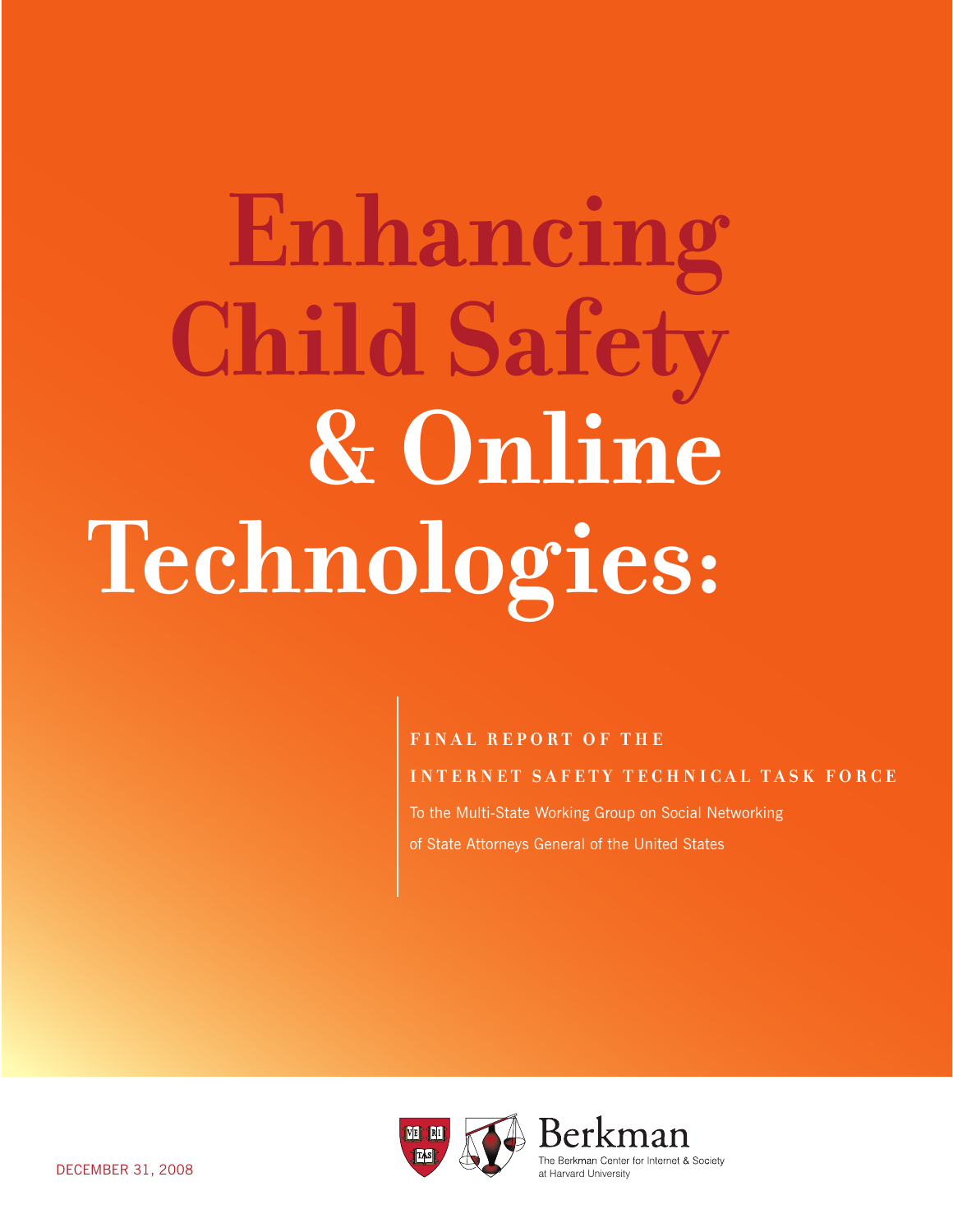# **APPENDIX D:**

# **Technology Advisory Board Report**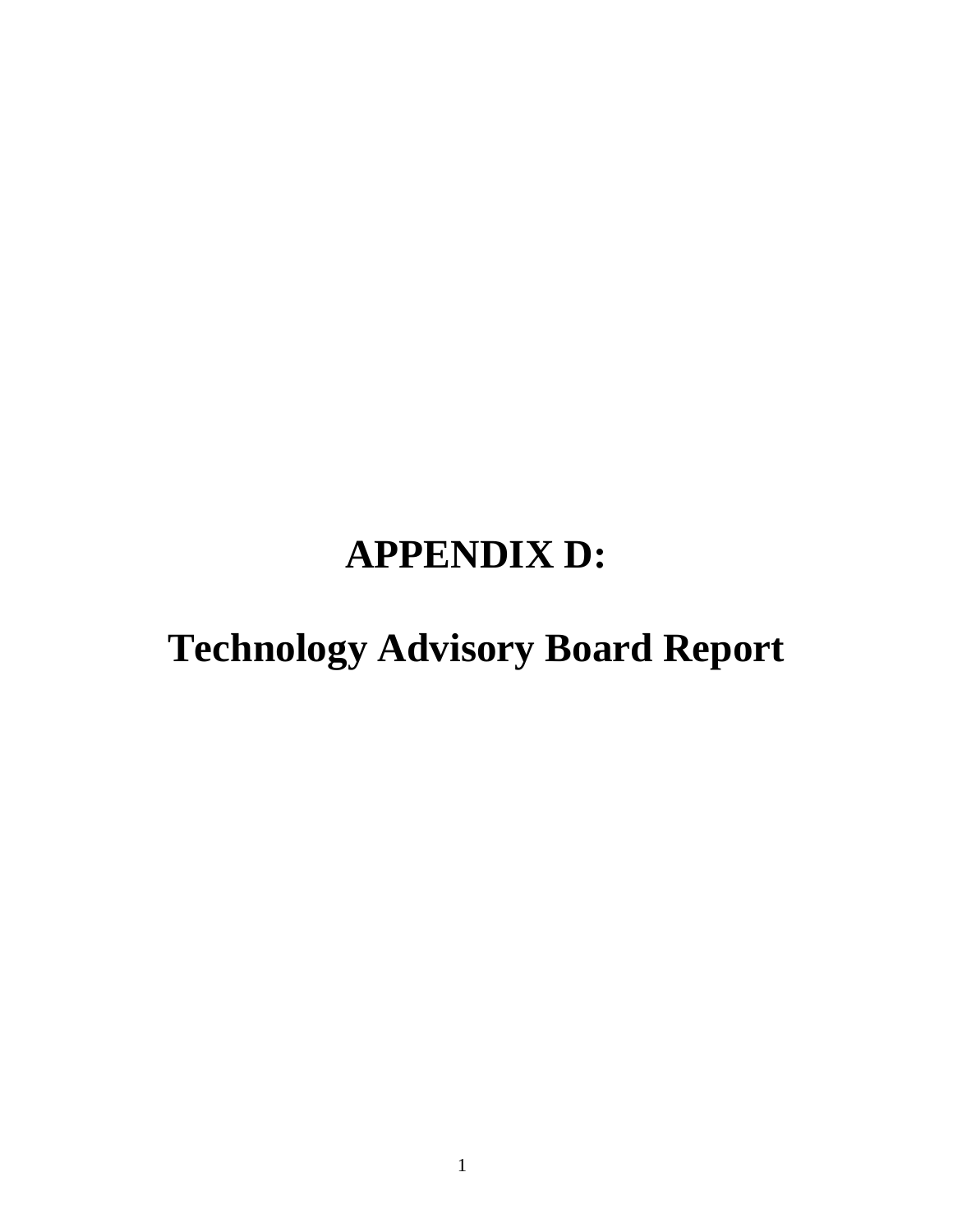#### **EXECUTIVE SUMMARY**

The Technology Advisory Board (TAB) solicited, evaluated, reviewed, 40 written submissions of technologies and drew conclusions from these submissions about the state of online safety technology for minors in a formal process described in detail in this document. The primary task was to assess whether and how the submitted technologies could be useful in the context of enhancing online safety for minors.

In sum, the TAB review of the submitted technologies leaves us in a state of cautious optimism, with many submissions showing promise. The children's online safety industry is evolving, and many of the technologies we reviewed were point solutions rather than broad attempts to address the children's safety online as a whole. There is, however, a great deal of innovation in this arena as well as passionate commitment to finding workable, reasonable solutions from companies both large and small. Thus, the TAB emerged from its review process encouraged by the creativity and productivity apparent in this field.

By the end of the review process, the TAB ultimately determined that no single technology reviewed could solve every aspect of online safety for minors, or even one aspect of it one hundred percent of the time. But clearly there is a role for technology in addressing this issue both now and in the future, and most likely, various technologies could be leveraged together to address the challenges in this arena.

Some critics may object to the use of technology as a solution, given the risk of failure and lack of total certainty around performance. However, the TAB believes that although it is indeed true that even the cleverest, most robust technology can be circumvented, this does not necessarily mean that technology should not be deployed at all. It simply means that – even with deployment of the best tools and technologies available to jumpstart the process of enhancing safety for minors online – there is no substitute for a parent, caregiver, or other responsible adult actively guiding and supporting a child in safe Internet usage. Likewise, education is an essential part of the puzzle. Even the best technology or technologies should be only part of a broader solution to keeping minors safer online.

As a corollary, the TAB also recommends that further evaluative work be conducted on any technology – whether or not it was among those reviewed in this process – prior to broadly recommending its use, given the potential for new risks and significant unintended consequences. The benefits of each reviewed solution need further exploration and balancing against monetary costs, possible privacy and security concerns about user information, international implications and applicability, as well as other issues. Additionally, determining which technology or set of technologies will work best for a particular child, family, school, community, or any other context in which the safety of minors on the Internet is an immediate concern will always be a highly individualized decision. It is also not a decision that can reasonably be made without a great deal of familiarity with the situation in which a technology solution would function.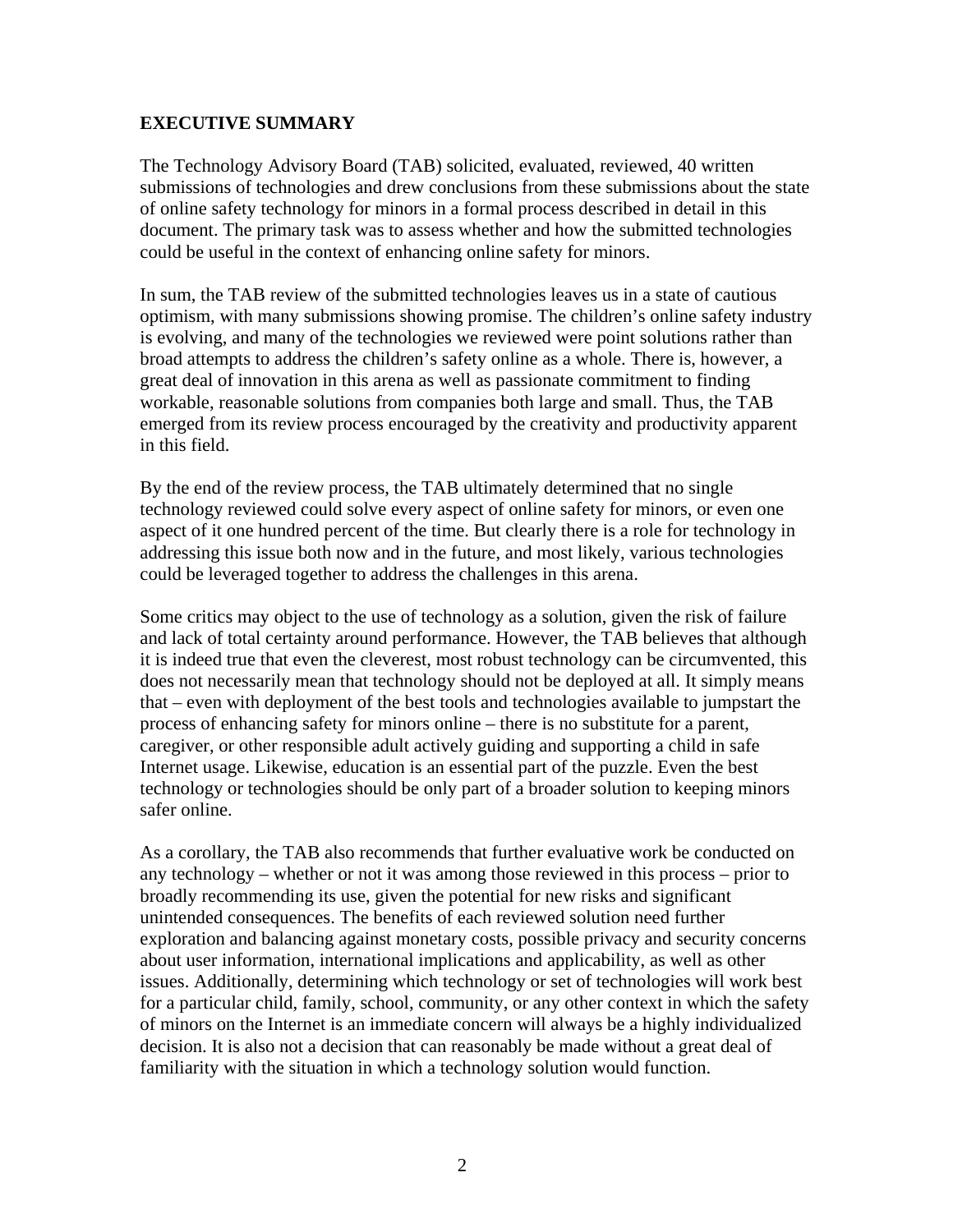Listed here, and discussed in greater detail later in this document, are the specific conclusions and recommendations generated by the TAB's review process:

- *Technology can play a role but cannot be the sole input to improved safety for minors online.*
- *The most effective technology solution is likely to be a combination of technologies.*
- *Any and every technology solution has its limitations.*
- *Youth online safety measures must be balanced against concerns for the privacy and security of user information, especially information on minors.*
- *For maximum impact, client-side-focused technologies should be priced to enable all would-be users to purchase and deploy them.*
- *A common standard for sharing information among safety technologies would be useful.*
- *Developing standard metrics for youth online safety solutions would be useful.*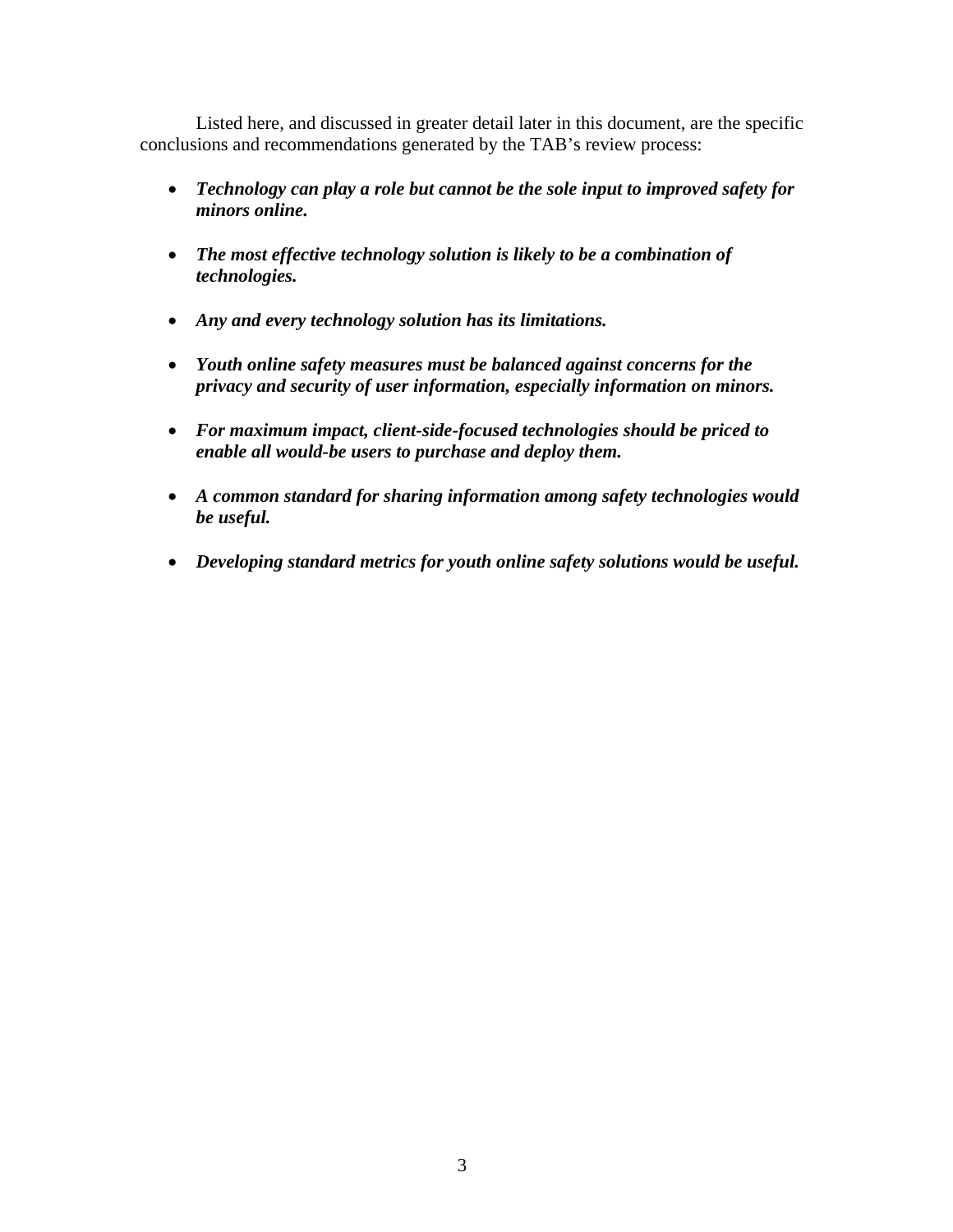#### **INTRODUCTION**

The scope of the Technology Advisory Board's mandate in conducting its work for the Task Force was to review all submissions that it received detailing technology solutions for improved online safety for minors. To conduct its work, the TAB was limited to the written submission itself, written responses to several questions, and public presentations made to the Task Force. The TAB did not perform uniform, independent technical evaluations of the technologies submitted.

Based on these inputs, we discuss broad sets of technology categories that address several online safety concerns involving minors. For each category, we summarize how the technologies address one or more aspects of online safety for minors, the potential benefits of the approach, and hurdles that it must overcome to be effective.

#### **PROCESS AND METHODOLOGY**

#### **Technology Advisory Board Members and Observers**

The Technology Advisory Board comprised two teams: the TAB Members and the TAB Observers. The TAB Members team was charged with the formal review of the technology submissions from third parties. The TAB Observers team was asked to formally comment on any or all of the submissions if they so chose, but, due to potential conflicts of interest, their comments were neither part of the formal technology reviews nor part of the recommendation process to select presenters for the Berkman ISTTF Public Meeting.

The objective in building the TAB teams was to enlist people who had deep technology backgrounds, domain expertise in a field related to the Task Force's work, and a demonstrated professional interest in relevant subject areas. In addition to technology professionals, we also added representatives from other related fields to serve as Observers, so that we could draw on their areas of expertise. An additional distinction between Members and Observers is that Observers might have conflicts of interest with the review work.

Nominations for both Members and Observers came from the Task Force itself, the Task Force team at the Berkman Center, other Berkman Center affiliates, and other TAB Members and Observers. The nominations were vetted through the Berkman Task Force team, an interview and investigation of possible conflicts of interest were conducted, and then the Berkman Task Force team made the decision whether to invite the nominee to join the TAB Members or Observers team.

*TAB Members (Complete biographies are included as Exhibit 1)*  Ben Adida, Harvard Medical School, Harvard University Scott Bradner, Harvard University Laura DeBonis, Berkman Center, Harvard University Hany Farid, Dartmouth Lee Hollaar, University of Utah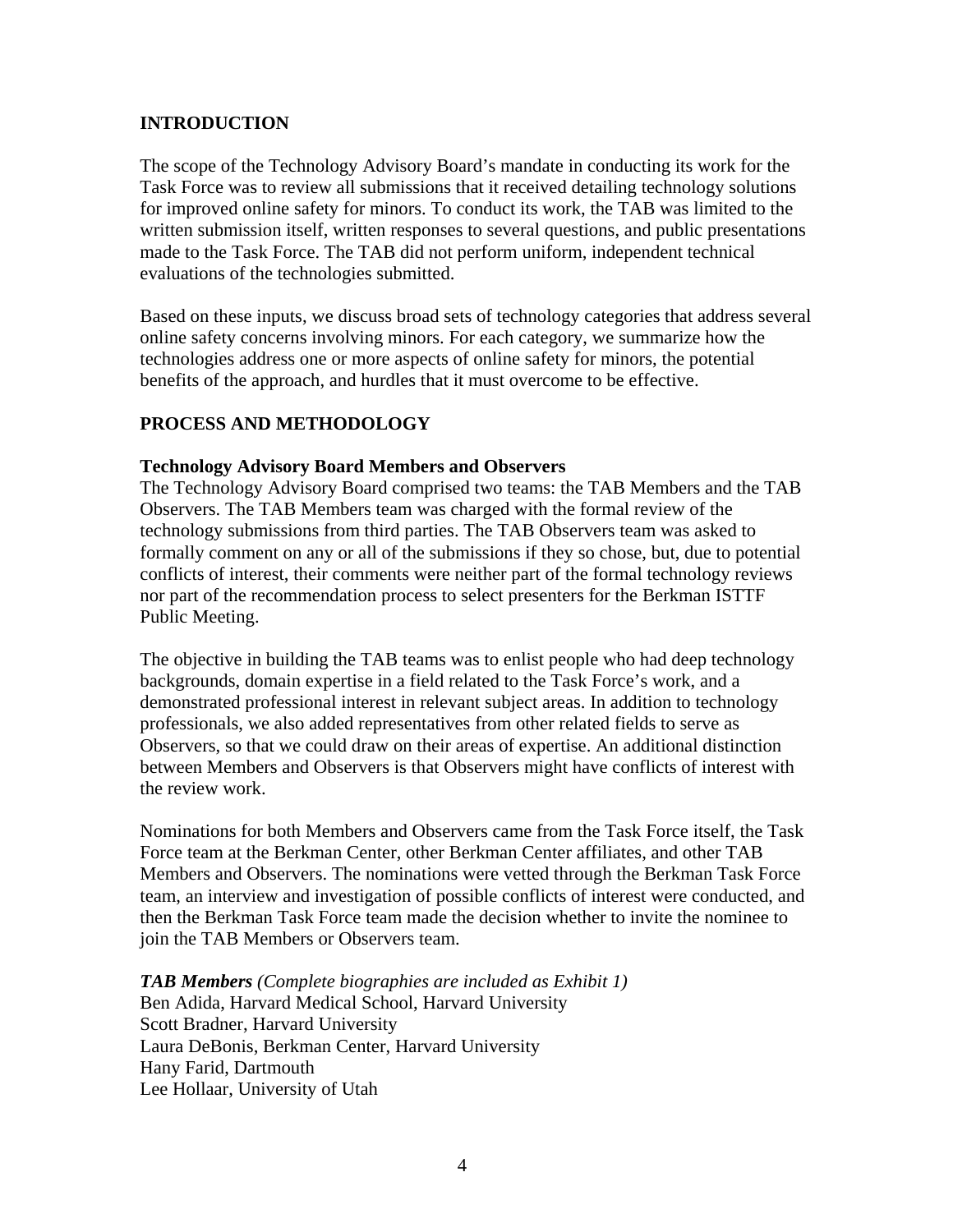Todd Inskeep, Bank of America Brian Levine, University of Massachusetts Amherst Adi Mcabian, Twistbox RL Morgan, University of Washington Lam Nguyen, Stroz Friedberg, LLC Jeff Schiller, MIT Danny Weitzner, MIT

*TAB Observers (Complete biographies are included as Exhibit 1)*  Rachna Dhamija, Usable Security Systems Evie Kintzer, WGBH Al Marcella, Webster University John Morris, Center for Democracy and Technology Teresa Piliouras, Polytechnic University Greg Rattray, Delta-Risk Jeff Schmidt, Consultant John Shehan, National Center for Missing and Exploited Children

#### **Soliciting, collecting, and evaluating submissions**

#### *Soliciting*

The process for soliciting submissions was as follows: the TAB created a Submission Template that encompassed the various questions anticipated for any single technology. Primary areas for response included: (1) functional goals that a technology attempted to address; (2) technological detail about the technology itself; and (3) financial and other business information about the technology to inform the assessment of viability and functionality. On July 1, 2008, the Submission Template was posted to the Task Force's webpage on the Berkman website and made broadly available for download by any company, individual, or other entity that wished to submit, in writing only, a technology for consideration. (The Submission Template is included as Exhibit 2.)

The public was made aware of the Template through a Berkman Center press release and by tapping into various networks, including networks of the Berkman Center staff and affiliates, the TAB, and the members of the Task Force.

The deadline for submission was July 21, 2008, approximately three weeks after the Template was made publicly available.

#### *Collecting*

In total, the TAB received 40 written submissions from 38 companies. (An additional submission involving a registry for minors' email addresses was withdrawn from consideration by the submitting company.) Submitters were asked to include with their submission a statement indicating that they understood the Intellectual Property policy regarding submission to the Task Force. (The Intellectual Property policy is included as Exhibit 3.)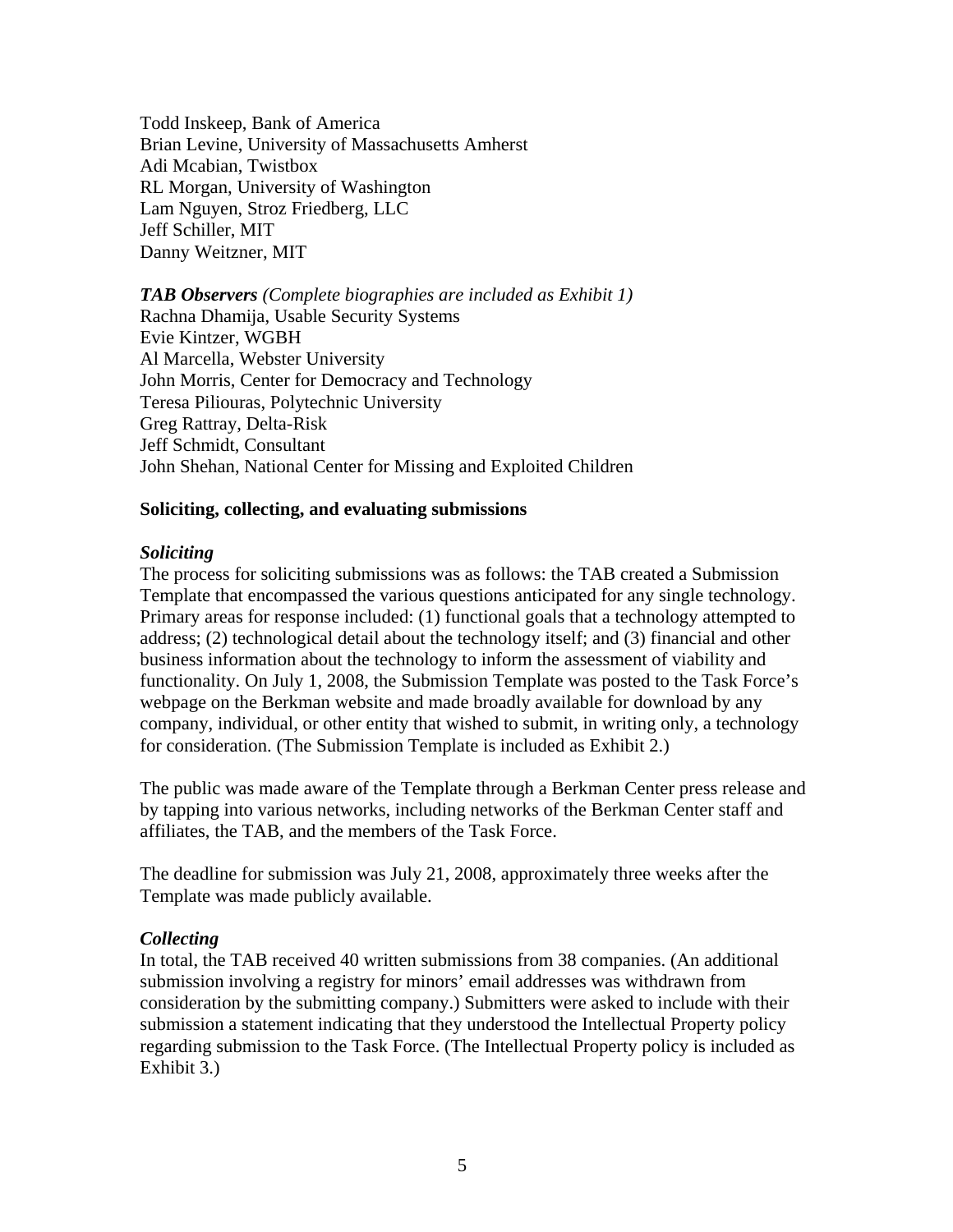#### *Evaluating*

The TAB designed and the Berkman Task Force team approved an evaluation process that closely followed the model of other scientific reviews; in particular, that of the National Science Foundation review. Three to five TAB Members reviewed each document. Following initial discussions of the document, questions were sent to the submitting companies to clarify our understanding of their submission. All companies responded to the follow-up questions. Final review discussions considered the answers to the follow-up questions as well as all TAB Observer Comments. After final review discussions, recommendations were made to the Berkman Task Force team for companies to present at the Public Meeting of the Task Force. Many criteria were involved in determining whether a submitting company was asked to present at the Public Meeting. A recommendation to have a company present was not an endorsement of the technology. Rather, the TAB sought to have a variety of technologies, companies, and approaches discussed; to show the range of ideas extant; to inform the public; and to help foster meaningful dialogue about solutions to improving online safety for minors.

Evaluation questions were circulated to the Members of the TAB prior to their initial reading of the submissions. Members were asked to use the questions to frame their thinking in preparation for review discussions. The evaluation questions included:

- What functional requirements are met by the submission?
- What is the overall approach?
- Who is the target audience (e.g., youth under 13, teens, parents)?
- What is the target system (e.g., social networking sites, cell phones, ISPs)?
- What underlying assumptions does the proposal make? Are they reasonable?
- Does the approach require education and/or parental involvement?
- What are the strengths and weakness of the approach?
- How well does the product actually address its targeted function?
- What are unintended consequences caused by use of the product?
- Under what circumstances would the product fail? How often?
- What are the consequences of product failure?
- What other trade-offs does the product present?
- How does product work internationally?
- How does product work with different business models?

To facilitate the review process, the TAB created a list of functional goals related to online safety for minors that a technology might address. This list was included as one of the sections in the Submission Template and each company self-identified one or more of eight functional goals for the technology. For the purposes of review, the different solutions submitted were clustered according to these functional goals:

- Limit harmful contact between adults and minors
- Limit harmful contact between minors
- Limit/prevent minors from accessing inappropriate content on the Internet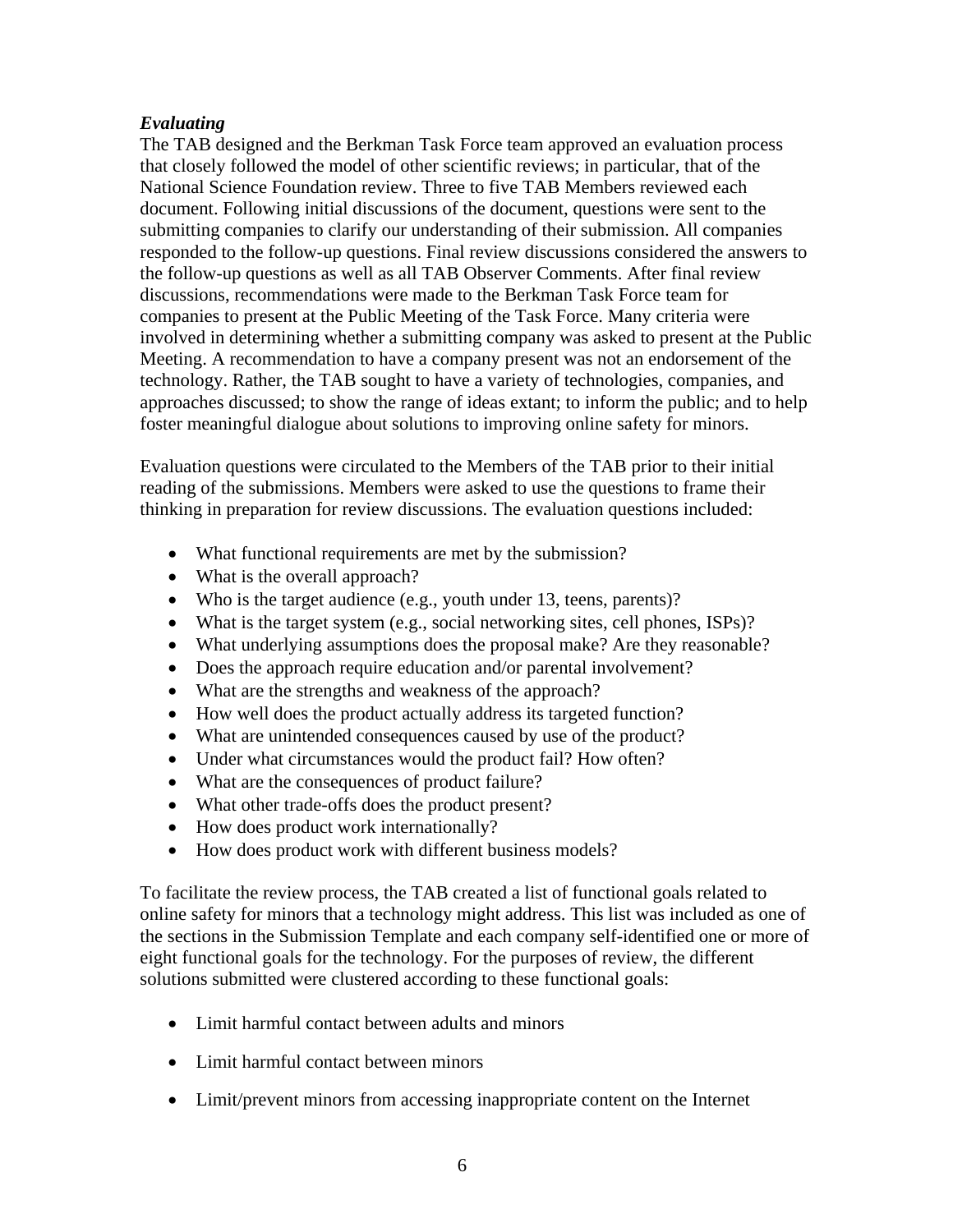- Limit/prevent minors from creating inappropriate content on the Internet
- Limit the availability of illegal content on the Internet
- Prevent minors from accessing particular sites without parental consent
- Prevent harassment, unwanted solicitation, and bullying of minors on the Internet
- Other please specify

In addition to self-identification of functional goals, after review, the TAB also assigned one of five categories to each of the 40 technology submissions. Occasionally more than one category applied to a technology; in such situations, the primary category was the one with which the technology was associated.

The technology categories, with number of submissions received in parentheses, are:

- 1. Age Verification/Identity Authentication (17)
- 2. Filtering/Monitoring/Auditing (13)
- 3. Text Analysis (5)
- 4. Biometrics  $(1)$  (+2 with biometrics as secondary category)
- 5. Other (4)

A list of all submissions in alphabetical order is included as Exhibit 4. The submissions themselves as well as TAB Observer Comments are available on the Task Force's website.

### **ANALYSIS**

Among past efforts to survey the landscape of children's online safety technologies, the 2000 COPA Commission report is one of the most relevant. For purposes of brevity we do not summarize or cite COPA or other previous reviews of technologies in our analyses below. The TAB does recognize, however, the importance of previous work in this area. Our intention with this review process is to complement previous work and not to supersede it.

Below we summarize the categories of technology solutions presented, comment occasionally on particular technologies, and discuss overall the strengths and weaknesses of each category in application to enhancing online safety for minors. In each category, some solutions help a little bit and some help more extensively. The same is true of each category of technology. We considered each proposal from the perspective of what the potential outcome would be if it were fully implemented and widely adopted. Again, no one solution can solve the entire youth online safety problem, but it was clear from the submissions that there has been excellent traction achieved.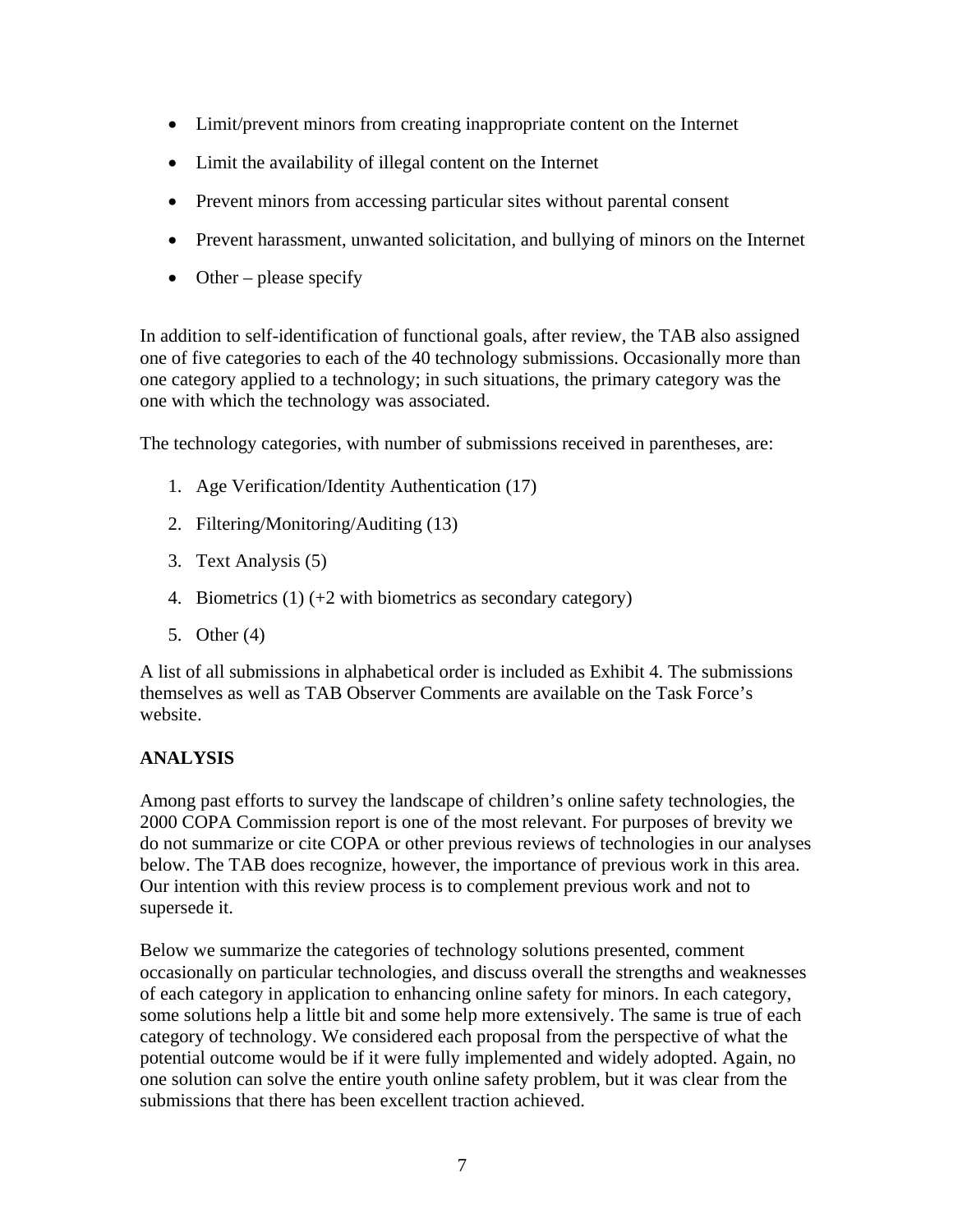#### *Age Verification/Identity Authentication Category Description*

Age verification technologies seek primarily to verify the age of adults and children, while and identity technologies seek to verify individual identities. The primary goal of these technologies is to utilize age as a mechanism for limiting inappropriate contact between children and adults as well as preventing access by minors to inappropriate content. Although some technologies attempt to verify age/identity remotely, other technologies rely on a trusted third party for verification (e.g., schools, notaries, or government agencies). A submission in this category involving a registry of minors' email addresses was withdrawn from consideration by the submitting company.

We separated technology submissions in this area into four subcategories:

- 1. Comparison against records collected from public databases. Many records, both public and private, are available about adults, including information from credit reports, criminal history, and real estate transfers. These disparate records can be aggregated into a portfolio of data about an individual. This information can then be used, among other applications, as a basis to present challenge questions to individuals to ensure their correct identification.
- 2. Comparison against records collected by schools or other public entities. Records about children are difficult for third parties to collect. This subcategory of submissions commonly relies on schools or other public entities (e.g., a post office or DMV) to verify the age of a child through a designee. Permission of the parents/child is required for initial access to and use of these records.
- 3. Peer-based verification, which allows peers in a community to vote, recommend, or rate whether a person is in an appropriate age group based on relationships and personal knowledge established offline.
- 4. Biometrics. Biometric solutions involve using an individual's inherent characteristics, such as physiological traits or facial images, to verify age. These solutions are discussed in the biometrics section of this document.

#### *Commentary*

- In general, some submissions attempt to make it more difficult for minors to pretend to be adults, while others focus on making it more difficult for adults to pretend to be minors. Rarely does one technology address both problems.
- Typically, these technologies do make it more difficult for a minor to pose as an adult to whom they are not related or acquainted. Similarly, they also typically make it harder for an adult to pose as a minor who is not a family member or is otherwise unknown to them.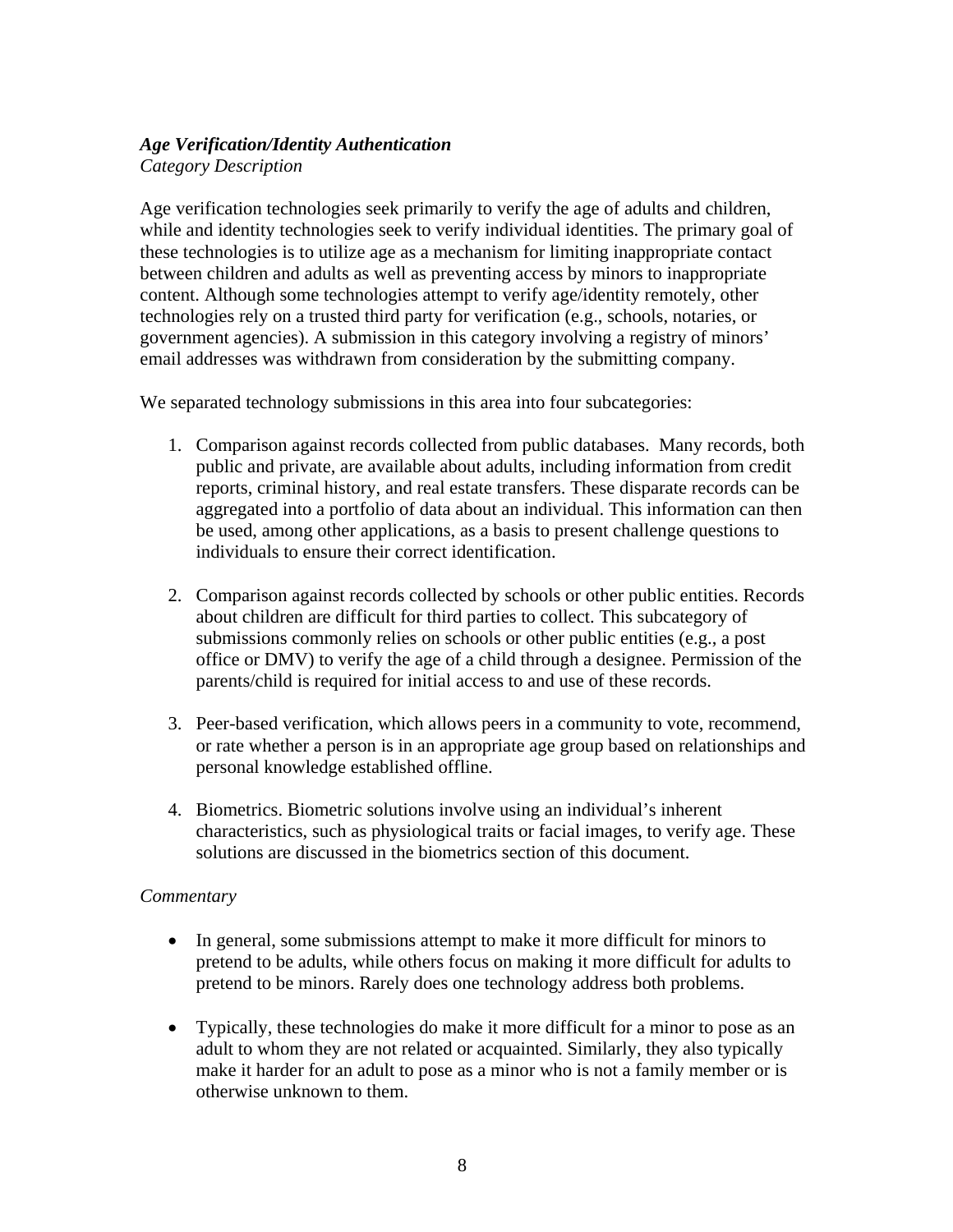- Many of these technologies are designed primarily for the United States context and may not functionally optimally in international contexts.
- Peer-based methods suffer from the same basic limitation seen in many an online poll or online peer-rated merchant sites: users can vote as many times as they wish to artificially raise or lower a peer rating. Additionally, if left unchecked, users can even create multiple identities to perform the extra voting themselves. Finally, even if all identities in the system are real and unique, minors might organize against another minor in their ratings or recommendations in an online form of bullying increasingly known as cyberbullying.
- Comparison against public records is only as effective as the completeness and data quality of the public database. This approach is more suitable to verifying the age of adults as public records of minors range from quite limited to nonexistent. There are also significant privacy concerns when institutions that hold the records of minors (e.g., schools) are involved.
- The public entity–based approach, though appealing in terms of the accuracy of its data, has significant challenges from a practical perspective. Resources, incentives, legal liability and basic infrastructure are each nontrivial potential hurdles to achieving scale with this solution. For example, the coordination and participation of thousands of public entities (often resource-constrained already) would be a significant operational challenge on the aggregator side.
- More generally, in all of these approaches, the user receives digital credentials after verification that can be used across sessions without reverifying. These credentials, which are usually protected by only a user name and password, are easy to transfer from adult to child or from child to adult. Further, they can be sold, traded cooperatively, or taken under duress.
- The working assumption for technologies in this category is that age- or identityrelated deception is at the center of sexual solicitation on the Internet. Some emerging research, such as that documented by the Task Force's Research Advisory Board, suggests that this may not be the central issue in online sexual solicitation. Thus, although these types of solutions do target potential risks, they may not target the most critical issues that underlie Internet-based sexual solicitation.
- Finally, there are significant potential privacy concerns and security issues given the type and amount of data aggregated and collected by the technology solutions in this category, each needing to be thoughtfully addressed and well-managed.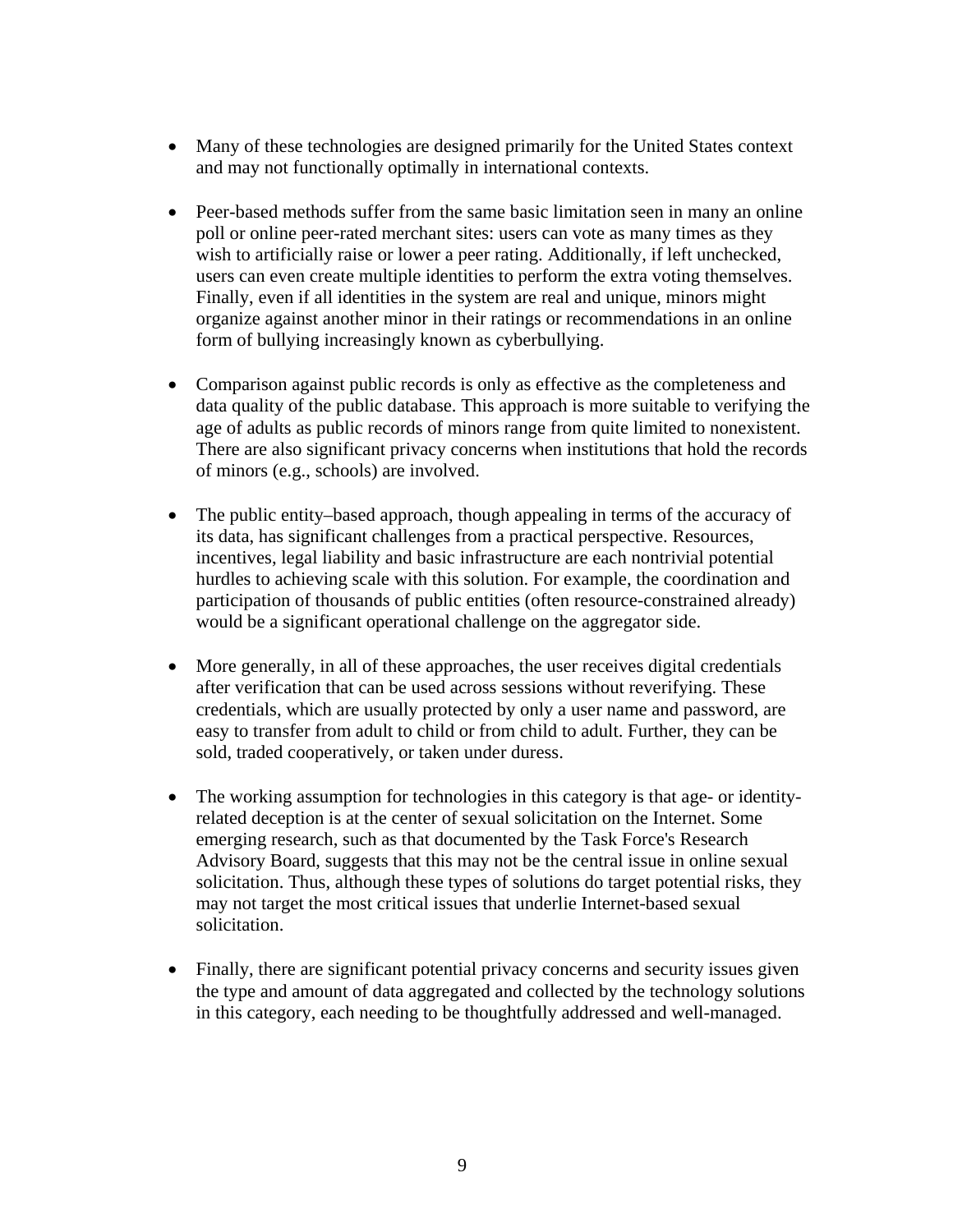#### *Conclusion*

Age verification and identity authentication technologies are appealing in concept but challenged in terms of effectiveness. Any system that relies on remote verification of information has potential for inaccuracies. For example, on the user side, it is never certain that the person attempting to verify an identity is using their own actual identity or someone else's. Any system that relies on public records has a better likelihood of accurately verifying an adult than a minor due to extant records. Any system that focuses on third-party in-person verification would require significant political backing and social acceptance. Additionally, any central repository of this type of personal information would raise significant privacy concerns and security issues.

#### *Filtering/Monitoring/Auditing*

*Category Description* 

Filtering, monitoring and auditing solutions attempt either to prevent a user from accessing inappropriate content or provide a monitoring mechanism to document this activity after it occurs. These tools are based on a set of predetermined criteria that allow dynamic monitoring of web content and on-the-fly determination of the appropriate level of access. They are usually software-based and installed on a user's computer. They can often be packaged with logging features that allow an individual to review prior Internet activity on the computer. Historically, filtering, monitoring, and auditing tools have enjoyed widespread success and have been in use by parents, schools, and other public venues in which Internet restrictions are appropriate.

Filtering, monitoring, and auditing tools are generally divided into two categories: clientside and server-side.

- Client-side software is installed locally on the user's computer and is maintained by the user. Its effectiveness is dependent on the user's installation, configuration, regular maintenance, and use of the software. Client-side filtering tools are very popular and have been deployed for over a decade. They are relatively straightforward to implement and offer parents and guardians an easy way to provide a safer Internet environment.
- In the server-side approaches reviewed by the TAB, filtering of inappropriate content is performed before the content reaches a user's computer and is bounded by the standards of the website or service platform itself. (As a note, "server-side filtering" is often used to refer to content filtering at the ISP level. The TAB received no submissions for ISP-level filtering products.) For example, a social network site can filter – or flag – user-generated content that is deemed inappropriate for some users. Thus, a website's policy, rather than individual user's preferences, dictates the level of appropriateness, with the scope limited to just that site.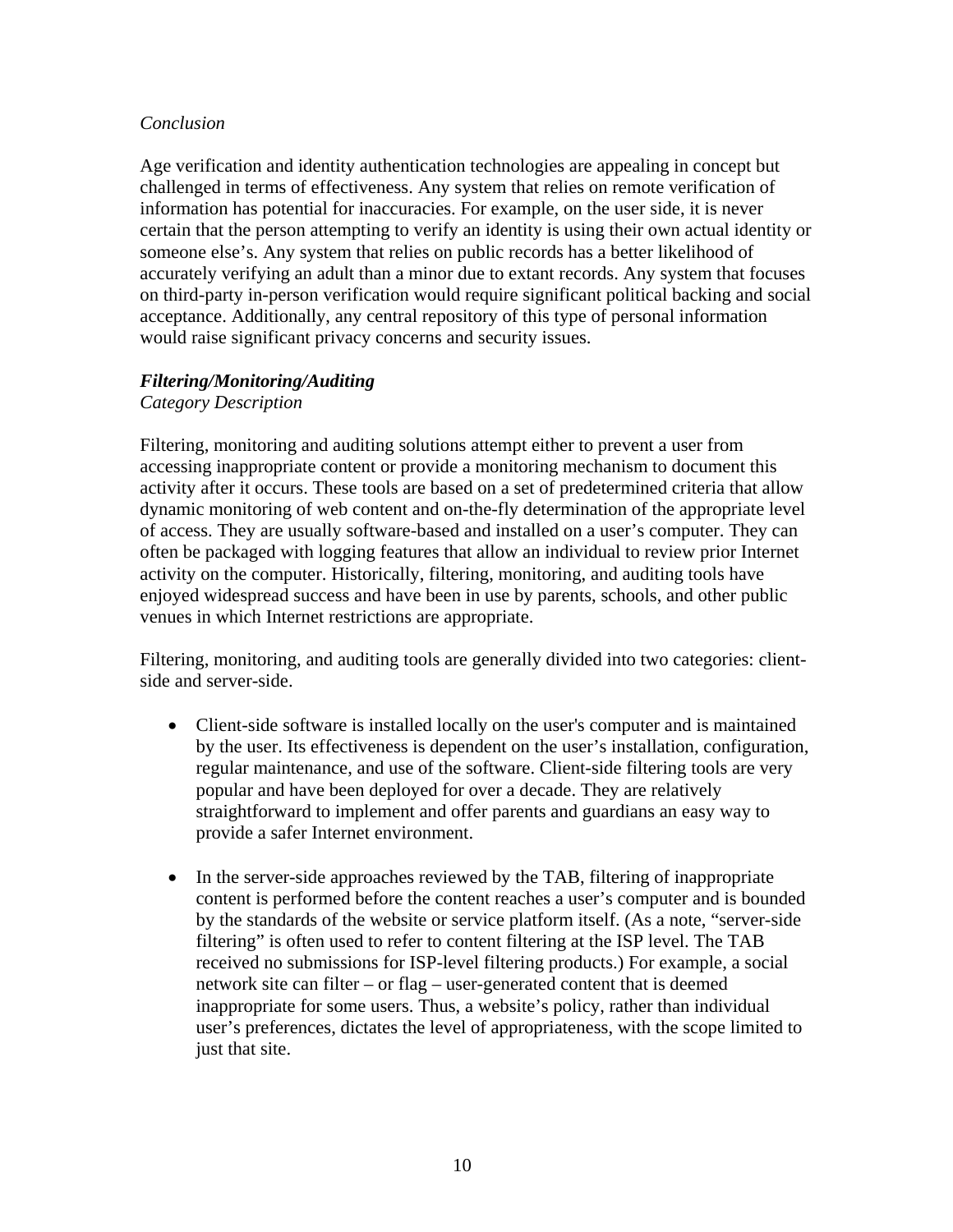#### *Commentary*

- Client-side filtering can be effective as a complementary solution to other technologies, is readily deployable by a parent or responsible adult, and is reasonably easy to use. A possible downside of client-side filtering may be that it might provide users with the illusion of total safety and problem prevention and thereby reduce critical adult vigilance and involvement. Additionally, costs may prevent families from choosing this option.
- The effectiveness of a filtering tool may vary based on its design and amount of user control. Some filters do analysis on the fly, and some filters are based on a predetermined set of criteria. For this latter group, their restrictions vary greatly based on the software manufacturer. Overly restrictive tools can filter out too much information, leaving its users frustrated and resulting in a reversion to less restrictive settings, and thereby exposure to greater risk.
- Some filtering tools address all Internet technologies, but some do not. For example, one package can restrict access to inappropriate websites but still allow unfiltered conversations to occur over instant messaging programs. Finally, although many programs offer users a varying degree of control over what they filter, frequently filtering software makes decisions that rely on its own criteria, not that of the parents, limiting parents' control over what they deem appropriate.
- Commonly, these filters can detect certain types of inappropriate content, but the focus of filtering software is more on prevention of access to pornographic content than it is to violent images and video or content involving self-harm. These tools also function more accurately with text and images than with video and audio. For continued effectiveness, it is critical that filtering tools must constantly adapt to the constant changes in Internet technologies.
- Though relatively easy to implement, filtering tools typically require a software purchase and enough technological ability to install the application. Additionally, they require the time and understanding to properly configure the software for the appropriate age level and often require regular updates via the Internet. The issue here is that responsible adults may not be computer-literate enough to be comfortable with installation, configuration, and updates, which may ultimately put minors at risk.
- Filtering software can be easily circumvented or disabled by computer-savvy users, completely eliminating their effectiveness. Frequently, parents or guardians are notified in such cases, which is beneficial. In any case, parents, guardians, and other caregivers should simply be alert to the potential for circumvention.
- Server-side filtering, though appealing for its ease of use, presents concerns about potential lack of parental control over access to content and also, at the extreme, about potential censorship.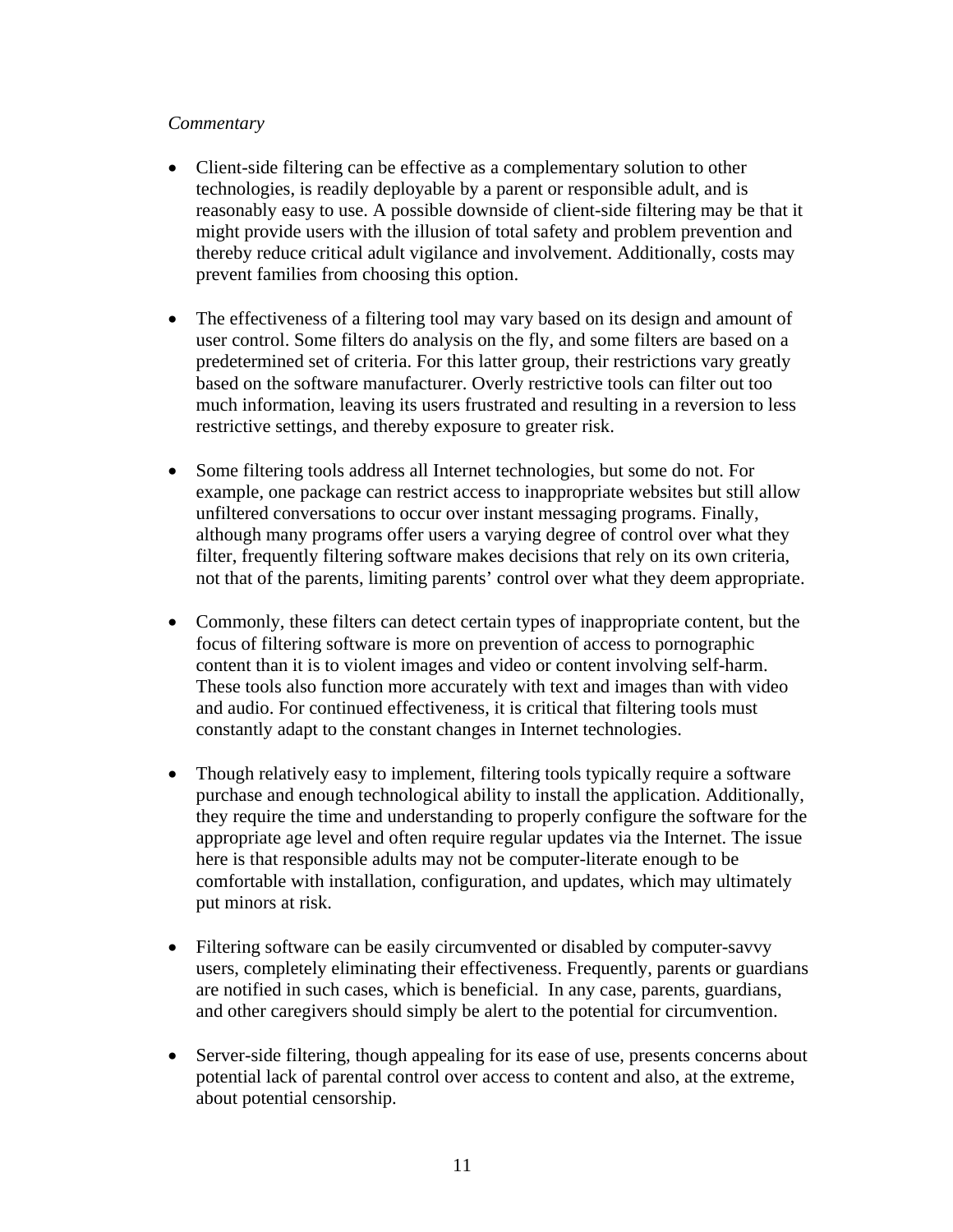- Auditing software typically requires regular commitment from parents or other responsible adults for effectiveness. The benefit and the challenge of auditing software is the potentially vast amount of data captured about a minor's online activity. This data, however, requires some sort of adult review, commonly available in summary fashion, for actual efficacy. There is limited impact on online safety for minors from using auditing software without the ongoing attention of a responsible adult.
- To make auditing more manageable, monitoring software often stores activity logs in a central location owned by the software provider. These records are therefore potentially at risk for compromise by hackers, have the potential to be sold to third parties seeking marketing data, and have other privacy and security issues as well.

#### *Conclusion*

Filtering, monitoring and auditing software can provide parents and other supervisory adults with a useful tool to assist in determining and limiting user access to certain types of inappropriate Internet content. Although not a total solution for minors' online safety, the effective use of these types of tools can be a key part of a holistic solution whereby parental involvement, adult supervision, and software tools work together to provide a safer Internet environment.

#### *Text Analysis*

#### *Category Description*

Text-based analysis technologies are designed to automatically detect predatory, harassing, or otherwise inappropriate conversations on the Internet. These solutions generally work by obtaining samples of the conversations to be detected, extracting a statistical signature from these conversations, and classifying them based on the measured statistic. Text analysis tools vary in their deployment schemes, ranging from local installation at Internet cafes, libraries, and other public access sites to large-scale deployments across an entire social network website. Some solutions even incorporate the automated analysis as part of a parental auditing tool, locally operating on a home computer.

#### *Commentary*

- Automated text analysis can be quite useful against inappropriate interactions including online harassment, sexual solicitation, and other types of problematic communications, as it primarily focuses on language and highlights potential problems early.
- Given the sheer volume of online interactions and communications, the development of automated techniques for analyzing text conversations seems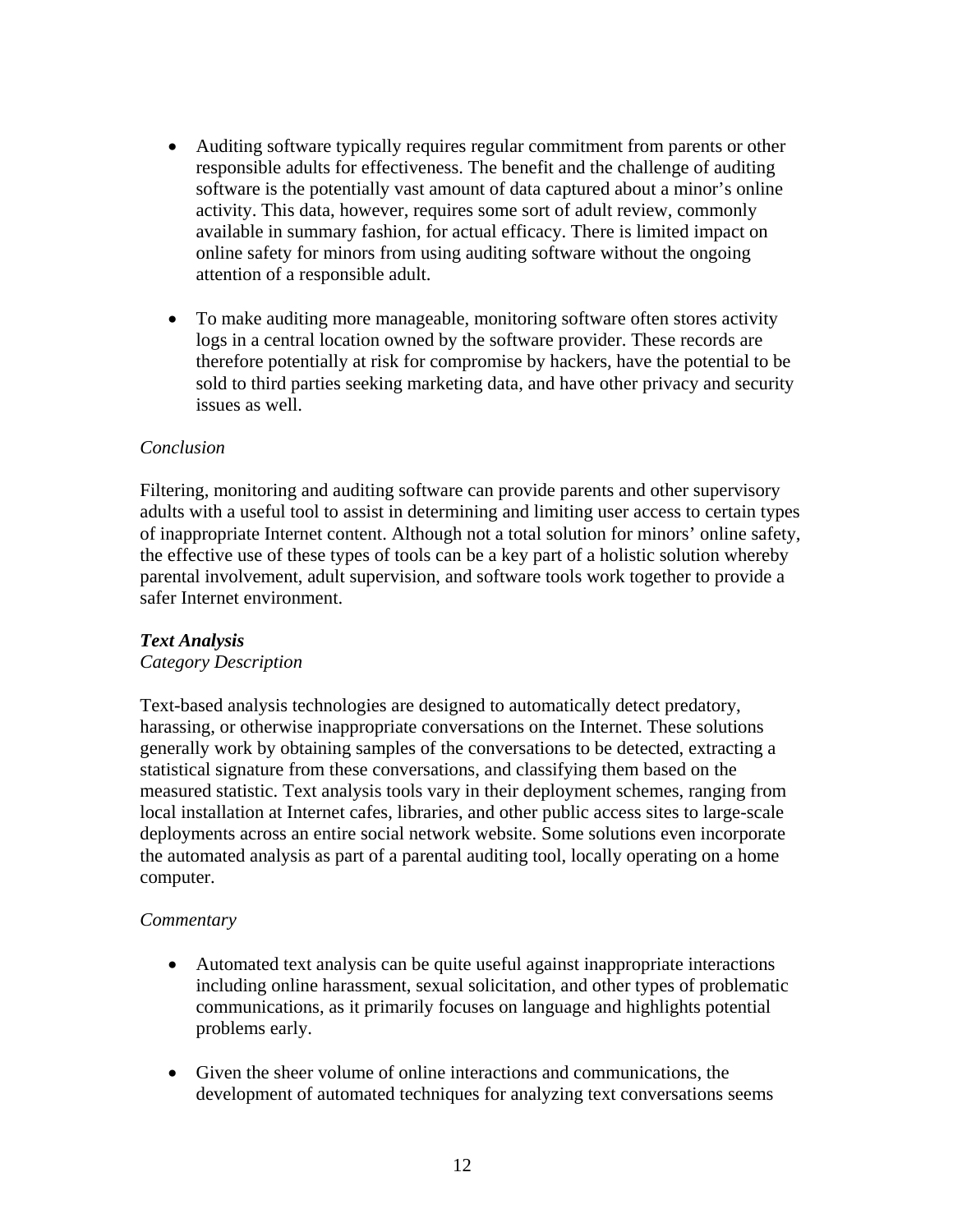quite reasonable. To be effective, however, it is crucial that a statistically valid sample of representative text be collected to use as a baseline. There are two challenges to this sampling effort: millions of text-based messages are exchanged across the Internet every day, so not only does obtaining a valid "going forward" sample present a challenge, but retrospectively acquiring and tracking data to adequately identify an escalating situation would also be complicated.

- An area for further development for text analysis technologies is error rate. The current typical error rate in analyzing contextual text is problematic. Not enough research has been done yet to determine the impact of known error rates. It is likely that any large-scale implementation of text analysis technology would produce far too many false positives at this point in time, and would require additional, nonscalable manual effort to identify illicit behavior. An additional risk is that legitimate users may be denied access to Internet-based services that automatically blacklist users based on criteria. The problem also exists in the reverse. A low rate of positive identification can minimize the dangers posed on the Internet, provide a false sense of security, and actually endanger the individuals it intends to protect.
- International environments such as the Internet also present challenges to automated text analysis technology. The proposed solutions currently seemed unlikely to scale to encompass the wide variety of languages, colloquial dialects, and conversational styles present on the Internet and probably essential over time to effective text analysis. Effective systems must also evolve to take into account the various ways in which users try to circumvent the filters by altering their linguistic patterns.
- The automated text analysis technologies submitted presented some potential privacy and security concerns, particularly in the cases in which a tool proposed to track and store historical data on its servers. Internet users would be unwittingly subjected to intrusions on what may be legitimate and private conversations.

#### *Conclusion*

Text analysis technologies overall seemed to be a promising category of technology solution for improving online safety for minors, but the slate of submissions in this category were in a relatively early stage of development at this time. To accommodate for current shortcomings, certain implementations of automated text analysis could still be effective. Situations in which a parent uses the technology as a complement to other filtering, monitoring, and auditing activities may assist in the supervision of a child on the Internet. Schools and other public institutions that provide clear notice to its users, deploy the tool locally as part of an overall security program, and use consistent standards to manually review the text after identification may also find it useful. Lastly, websites that deploy the solution as part of an active monitoring and supervision program may find it assists in reducing the need for manual oversight. Although these benefits may outweigh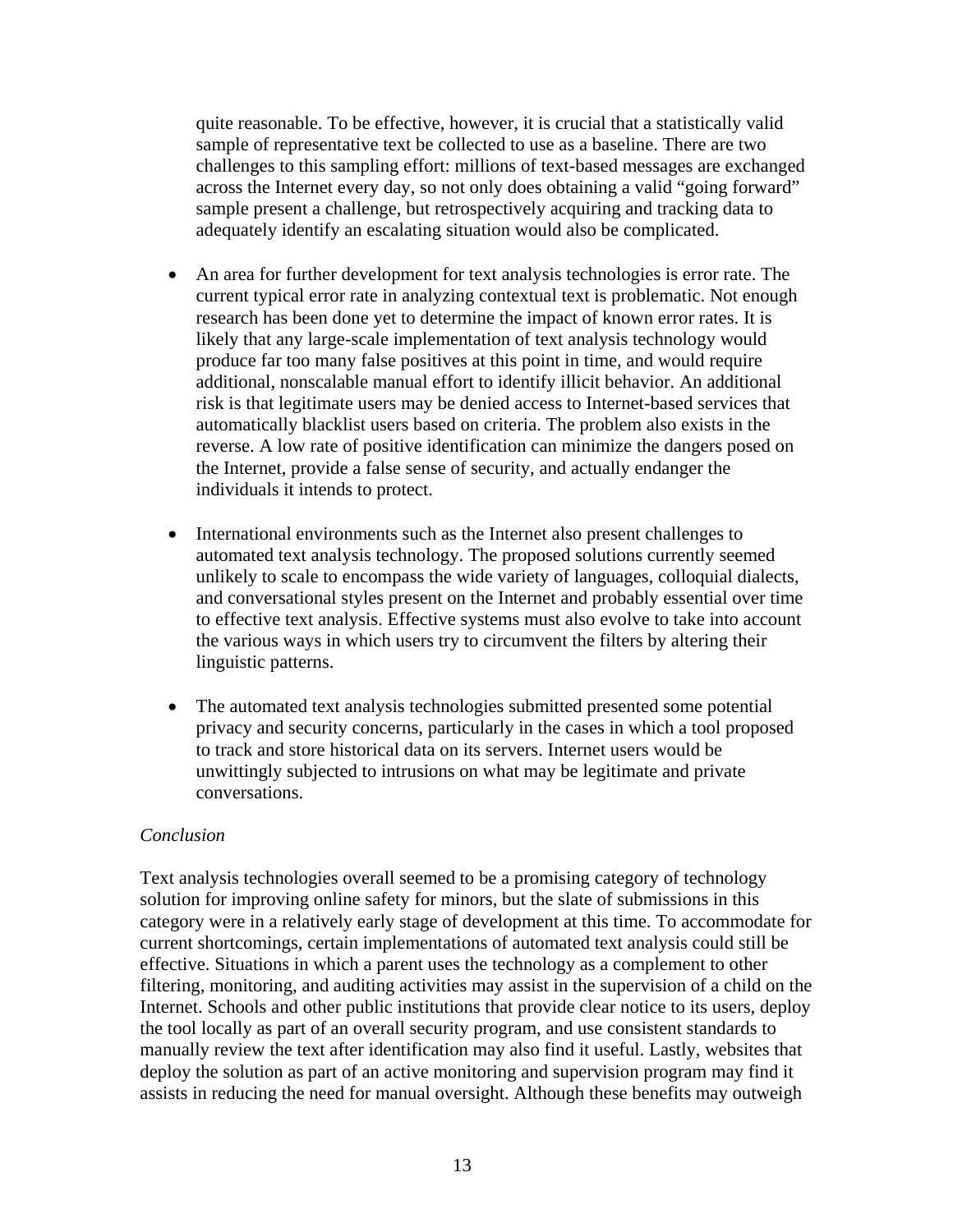possible concerns, it is incumbent on an entity to thoroughly test and understand the limitations of the tool prior to its deployment and, overall, the TAB felt that text analysis tools needed to evolve a bit further prior to widespread deployment and usage.

#### *Biometrics*

#### *Category Description*

Biometric technologies attempt to identify an individual or class of individuals based upon intrinsic physical (e.g., fingerprint, iris, or DNA) or behavioral traits (e.g., walking gate or typing style). Significant research has gone into the development of biometric technologies and some have been deployed in limited commercial settings.

These tools often use a hardware-based device to accept and transmit certain biometric information through the computer. In one instance, a device attempts to determine an individual's age grouping based on a bone density analysis of that individual's hand. Another tool attempts to actually identify a specific individual through facial recognition and match the individual to a known sex offender database. Others are still more novel in their approach, attempting to identify specific individuals through the analysis of a user's typing behavior and patterns.

In each instance, information is gathered by either the hardware or software tool and submitted to determine the appropriateness of an individual using a particular service. The website or web service employing this solution incorporates the safeguard in their system and where necessary, requires the user to purchase the biometric device for their computer.

#### *Commentary*

- In limited situations, biometric techniques may provide a solution to assisting in limiting inappropriate contact between adults and minors. These solutions, however, are challenged with problems that can undermine their usefulness in addition to being expensive to deploy.
- Biometric solutions typically require supervision to be effective. A situation in which individuals are expected to self-identify through the use of a biometric device over the Internet is, at best, suboptimal. Individuals can obfuscate a facial image through the use of varied lighting, facial hair, and other indistinguishable features. Typing styles and patterns can vary drastically depending on the type of keyboard, the use of voice-recognition software, and an almost unlimited number of variables from computer to computer. Bad actors can use their own children or other individuals to submit false readings. The challenges to positive, accurate identification are numerous, especially in Internet-based deployments in which an individual is not monitored while using their biometric device.
- Accuracy rates are critical for effectiveness. The level of accuracy in the submitted tools has not yet been proven and could be problematic, resulting in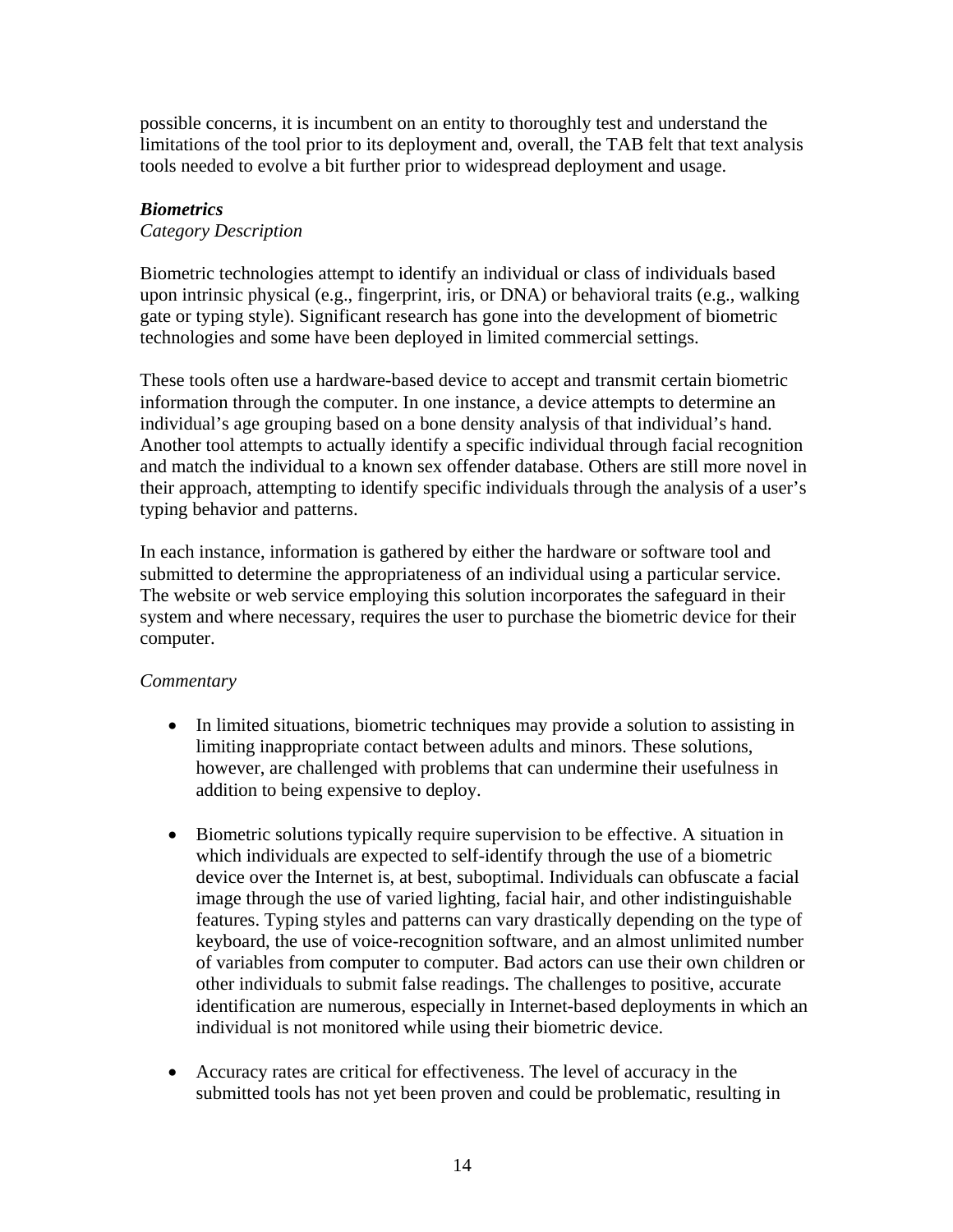potential denial of access for legitimate users to a particular website or web service.

- The working assumption of biometric technologies is that identity deception is at the root of online safety problems. Although this may be true in some percentage of cases, the research documented by the Task Force's Research Advisory Board suggests that deception is not the central issue in online safety for minors.
- Any biometric system raises important privacy concerns and security issues, particularly if the biometric data is transmitted or stored on a central server, presenting challenges to both user and business adoption. Biometric data is, by law, considered Personally Identifying Information (PII). Servers holding large amounts of PII pose a serious security risk and would be a likely target for information theft. The retention and security of this data would present a significant business liability and might have a deterrent effect on potential users. It is possible that business risk alone would likely deter any wide scale adoption, without legislation or mandate.

#### *Conclusion*

Biometric solutions certainly have some appeal, if proven effective, and show some promise, should they continue to evolve. At present, however, there are significant challenges to widespread usage and adoption for a variety of reasons including accuracy and detection rates and a need for supervision.

#### *Other: Individual Identification Category Description*

Submissions in the category focused on identifying or profiling individuals who have been convicted of sex offenses, for example by aggregating data from registered sex offender databases or by tracking devices and computers of registered sex offenders. These technologies then enable a website to block or otherwise prevent the individuals profiled from accessing a site or areas on a site.

#### *Commentary*

- Profiling systems are only as effective as the data they use. Not all potential problem users have been previously identified or registered in the sex offender database or other watchlists; thus, a system relying on such data will be inherently limited.
- Basing a technology solution on user-provided information is a challenge to the accuracy of any technology. It is not clear that adequate incentive exists for a user to provide accurate information in this context. Further, acquiring and using invalid personal information is a trivial exercise.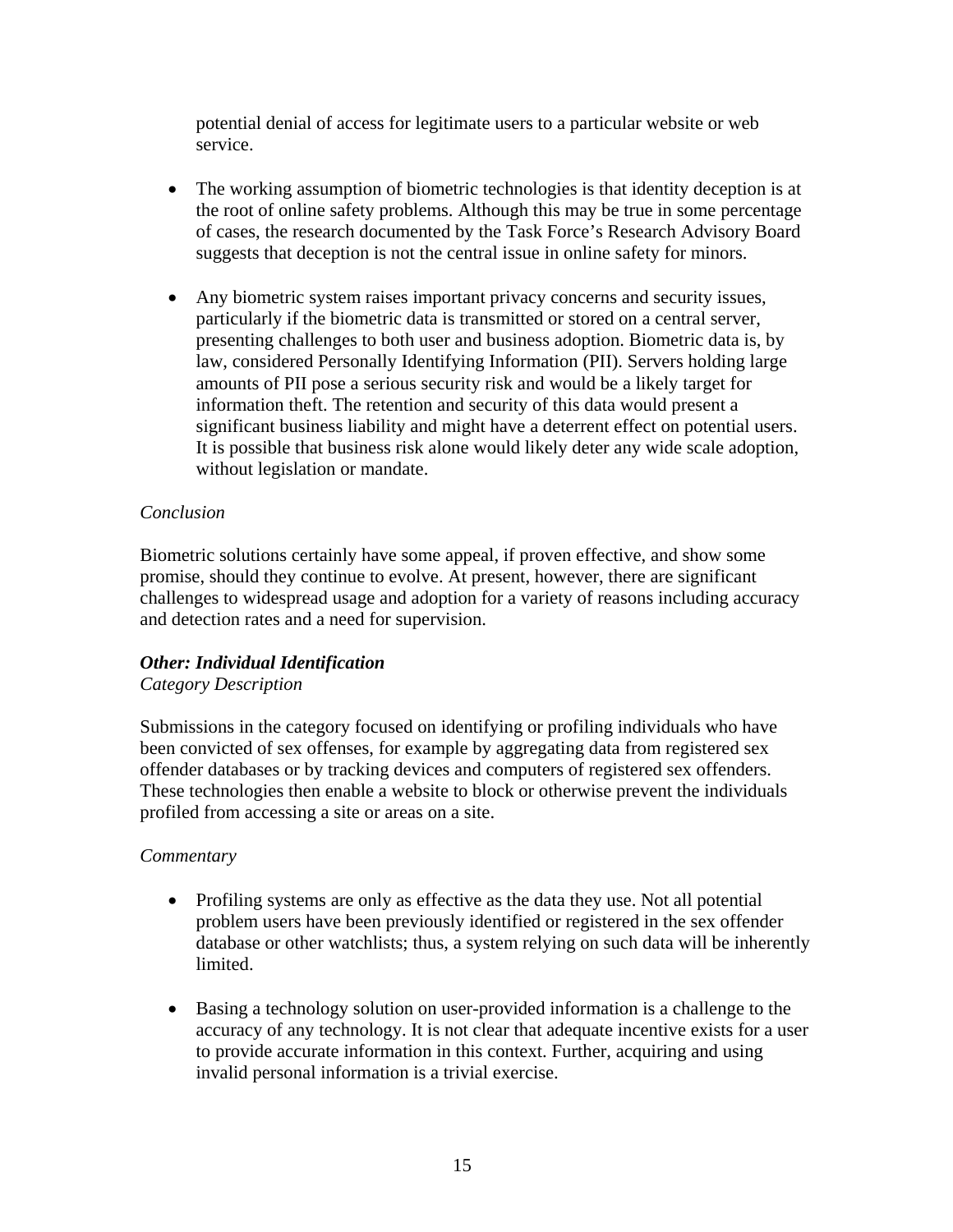- Solutions that require a computer to be used by a single user only for effectiveness will have limited deployment options and limited effectiveness in a world where public computers with Internet access are fairly widely available. Libraries, schools, and even households can have many users that may have completely different intentions.
- Identification systems require high accuracy rates for effectiveness and adoption. Problematic accuracy rates may result in legitimate users potentially being denied access to a particular web site or service. For example, a user who shares a name or identifying information with someone in a Registered Sex Offender database might be inappropriately denied access.
- With the use of personal information essential to the functioning of many of these systems, robust data privacy and security policies and technology are critical to their success.

#### *Conclusion*

These profiling technologies represent very specific point solutions, each with its particular challenges to effectiveness but also with potentially positive benefits to usage. Should accuracy issues be addressed, these types of technologies could probably be deployed in concert with other complementary technologies to improve online safety concerns for minors.

#### **CASE STUDY: icouldbe.org**

Although icouldbe.org did not propose an explicit technology solution, but rather a general description of their enterprise, they presented a complete approach to ensuring safe interactions between teenagers and adults in their secure online community. Specifically, icouldbe.org pairs underserved teenage students with adult mentors who aid students in career development, education planning, and general mentoring. All student/mentor interactions occur online, and icouldbe.org goes to great efforts to ensure that students and mentors do not interact outside of their website or have any type of personal or physical contact. To do so, icouldbe.org has implemented a number of complementary technologies, achieving what appears to be  $-$  so far, at least  $-$  a successful and effective secure community. These technologies include text-based filtering to make sure that email addresses, personal URLs, telephone numbers, or other personal identifying information are not included in any correspondence between the mentee and mentor. Additionally, icouldbe.org does extensive verification and background searches on all mentors to allow only appropriate adults to interact with minors.

The TAB was impressed not only with the goals of icouldbe.org but also with the end-toend solution that they have implemented. Although the scale or their community is considerably smaller than the large social network sites and the goals of their online community are fundamentally different, we believe that icouldbe.org could serve as a model for the effective implementation of complementary technologies to enhance online safety for minors.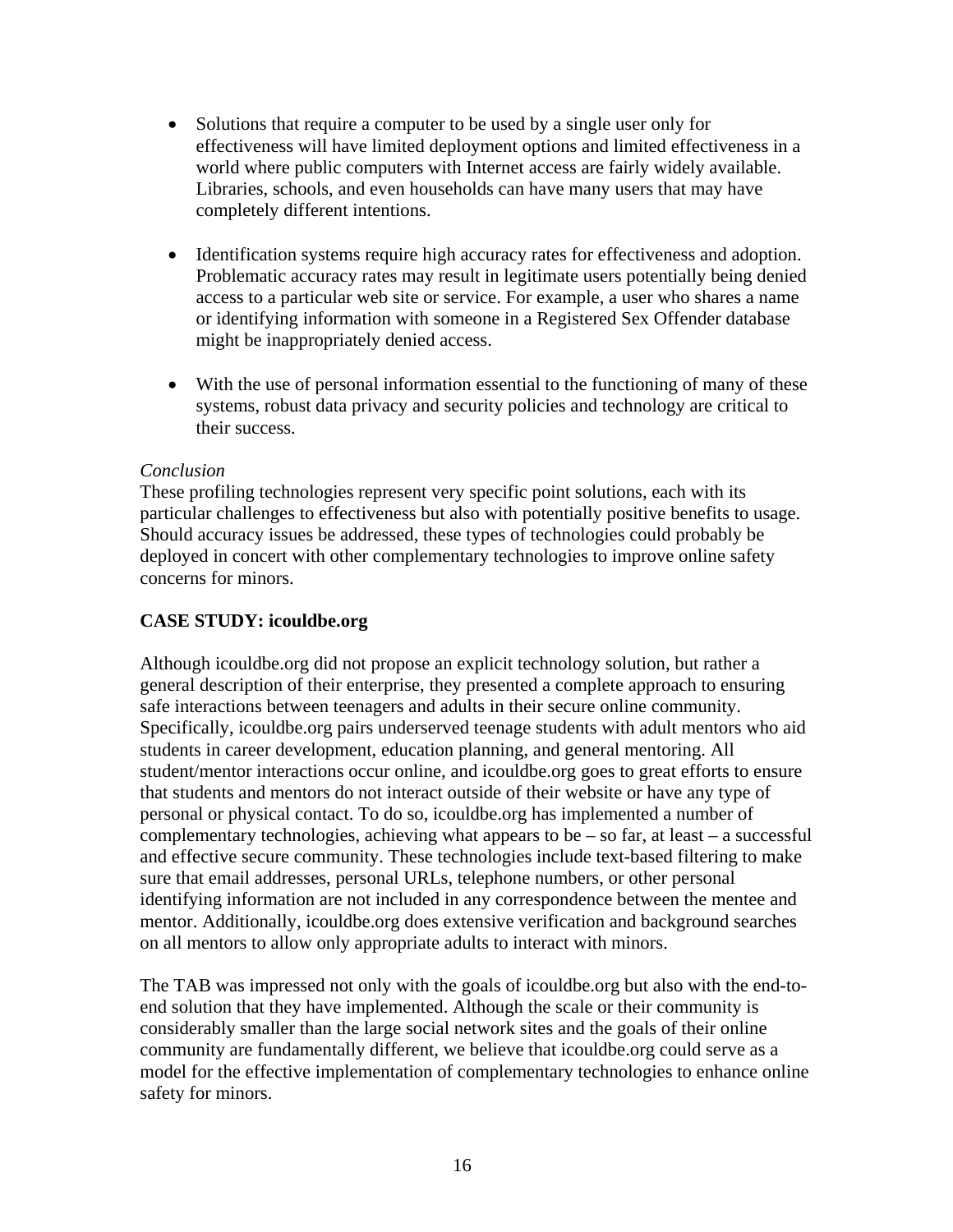#### **CONCLUSIONS**

At the end of the review process, the TAB was overall encouraged by the innovation and energy apparent in this emergent technology area. Although no single technology provided a total solution to the various online safety problems facing minors as identified by the Research Advisory Board, each solution had some merit and some solutions could help a great deal. Further, it is clear that technology can play a role in keeping minors safer online by limiting sexual solicitation, online harassment, and access to problematic content, but it is also clear that technology alone is not enough given the nature of the challenges at hand. We are hopeful that the submitted technologies and any others in development will continue to evolve and improve in conjunction with progress on sociological fronts to optimize the mitigation of risks to minors on the Internet. We offer some concluding thoughts and recommendations below as a result of our review process.

*Technology can play a role but cannot be the sole input to improved safety for minors online.* Although Internet technology presents great benefits in terms of education, access to knowledge, and commerce, it of course allows social contacts and interactions that are not as easily monitored as on a supervised playground or other public space. Fortunately, with a combination of effective child and parent education, regular parental involvement or involvement by other responsible adults, continuing and increasing corporate responsibility, and some key software tools and technologies used in complement, we can as a society work to address online safety for minors more effectively.

*The most effective technology solution is likely to be a combination of technologies.* **To** the degree that online safety for minors can be addressed by technology on a standalone basis, the most comprehensive solution will likely require a several technologies working together in concert. Many of the submitted technologies were point solutions, addressing a part but not all aspects of safety for minors online. There was no single, allencompassing solution, but this is not surprising, as online safety for minors is a multifaceted problem. Deploying complementary technology layers or using them in an end-to-end fashion will enhance the impact of any one single technology and will serve to maximize possible effectiveness.

Any and every technology solution has its limitations. No technology should be assumed to be foolproof upon deployment. In the realm of Internet safety, this is particularly true, as bad actors are likely to be especially motivated to circumvent technologies and as the stakes are extremely high. Further, some of the technologies can be circumvented as easily as a bad actor simply obtaining previously authorized credentials from an unsuspecting child.

*Youth online safety measures must be balanced against concerns for the privacy and security of user information, especially information on minors.* For virtually all submissions, regardless of the functional goal or type of technology, the storage and potential exposure of personal information were a potential concern. It is critical that appropriate privacy and security measures be implemented so that this amassed user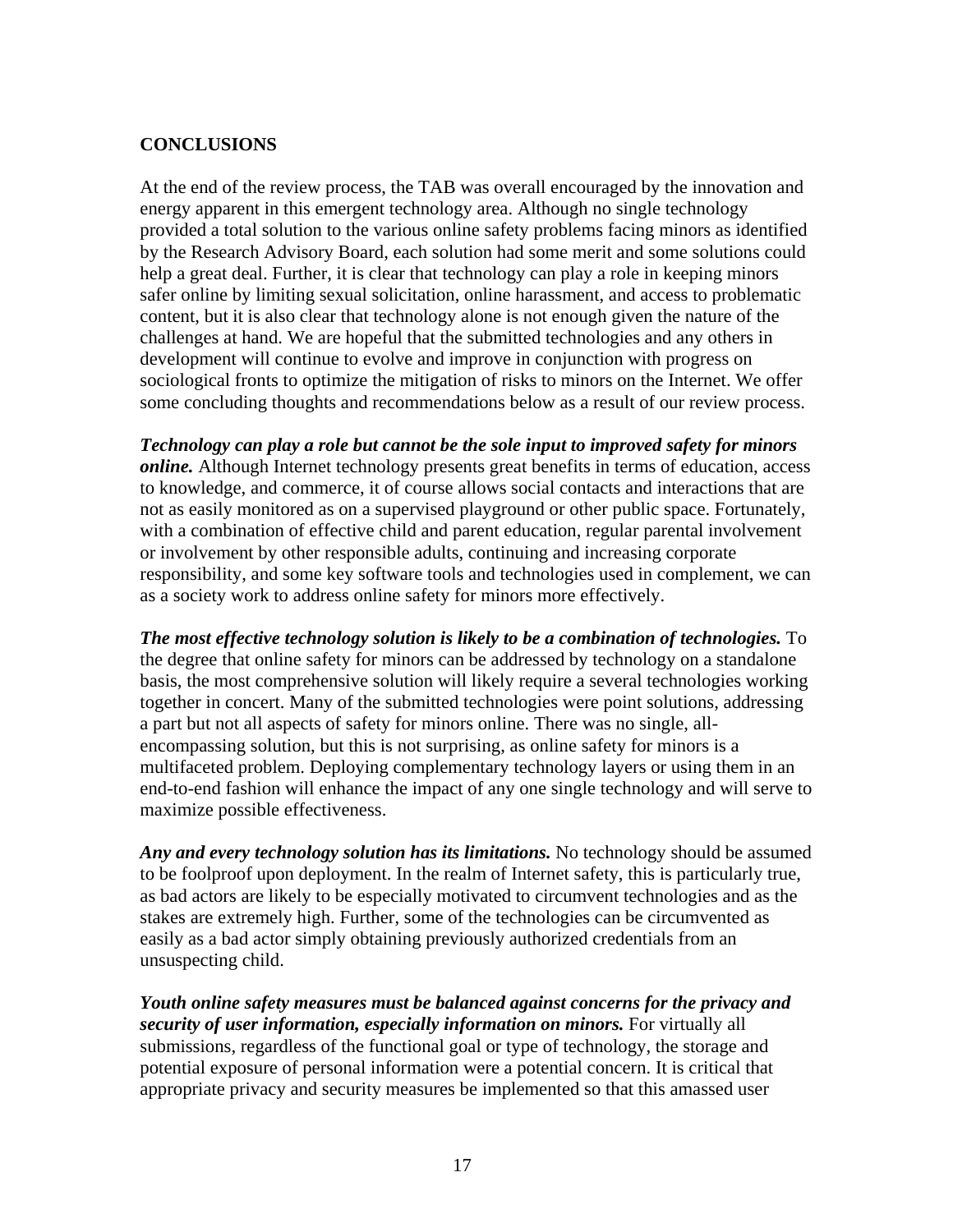information is secure. Further, it is also important to understand the trade-off between potentially enhanced safety and the potential cost and precedent of providing private information – particularly on minors – to a possibly vulnerable or unreliable third party.

*For maximum impact, client-side-focused technologies should be priced to enable all potential users to purchase and deploy them.* Price points were frequently unclear or as yet unset from many of the submitted technologies. We would strongly urge innovative thinking in how to make client-side technologies as affordable as possible. Doing so will not only encourage and enable adoption by anyone concerned by children's online safety and wishing to make technology part of their individualized solution, but will also generally encourage broad adoption, which can be critical to the effectiveness of some client-side technologies.

*A common standard for sharing information among safety technologies would help.*  There is currently no open standard for sharing information voluntarily between users, sites, and third-party vendors interested in improving online safety for minors. It would be useful if an open data standard were defined for communication among the various classes of tools produced by different companies. This open standard should be developed with the participation of vendors, but without assuming specific server- or client-side technique and with a goal of protecting the privacy of users. To clarify, here is an example: using the standard, a server-based data-mining tool could flag conversations by sending data to the child's computer; a parental-oversight tool might then be able to process this data to alert the parents. Development of this common standard would be an excellent next step in enhancing online safety for minors.

*Developing standard metrics for youth online safety solutions would be useful.* 

Standard metrics would assist in the assessment of the relative merits and trade-offs of any potential technology solution. Development of these metrics – no doubt a challenging process – would be an excellent next step in this process of seeking to enhance safety for minors online.

#### **Respectfully submitted to the Internet Safety Technical Task Force on behalf of the Technology Advisory Board.**

**Laura DeBonis, Chair, Technology Advisory Board**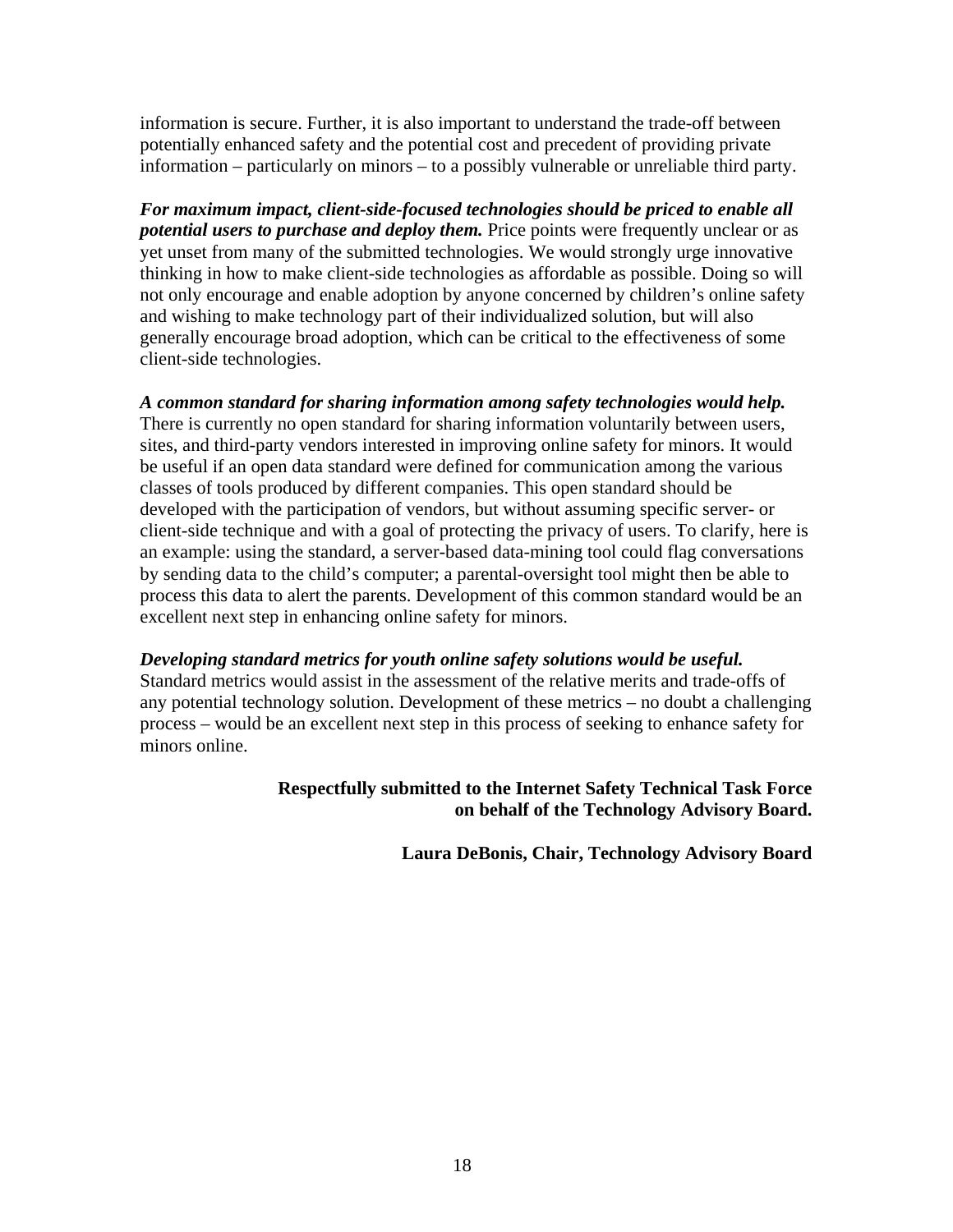# **EXHIBITS TO APPENDIX D:**

- **1. TAB Member and Observer Bios**
- **2. Submission Template**
- **3. Intellectual Property Policy**
- **4. Alphabetical List of Technology Submissions**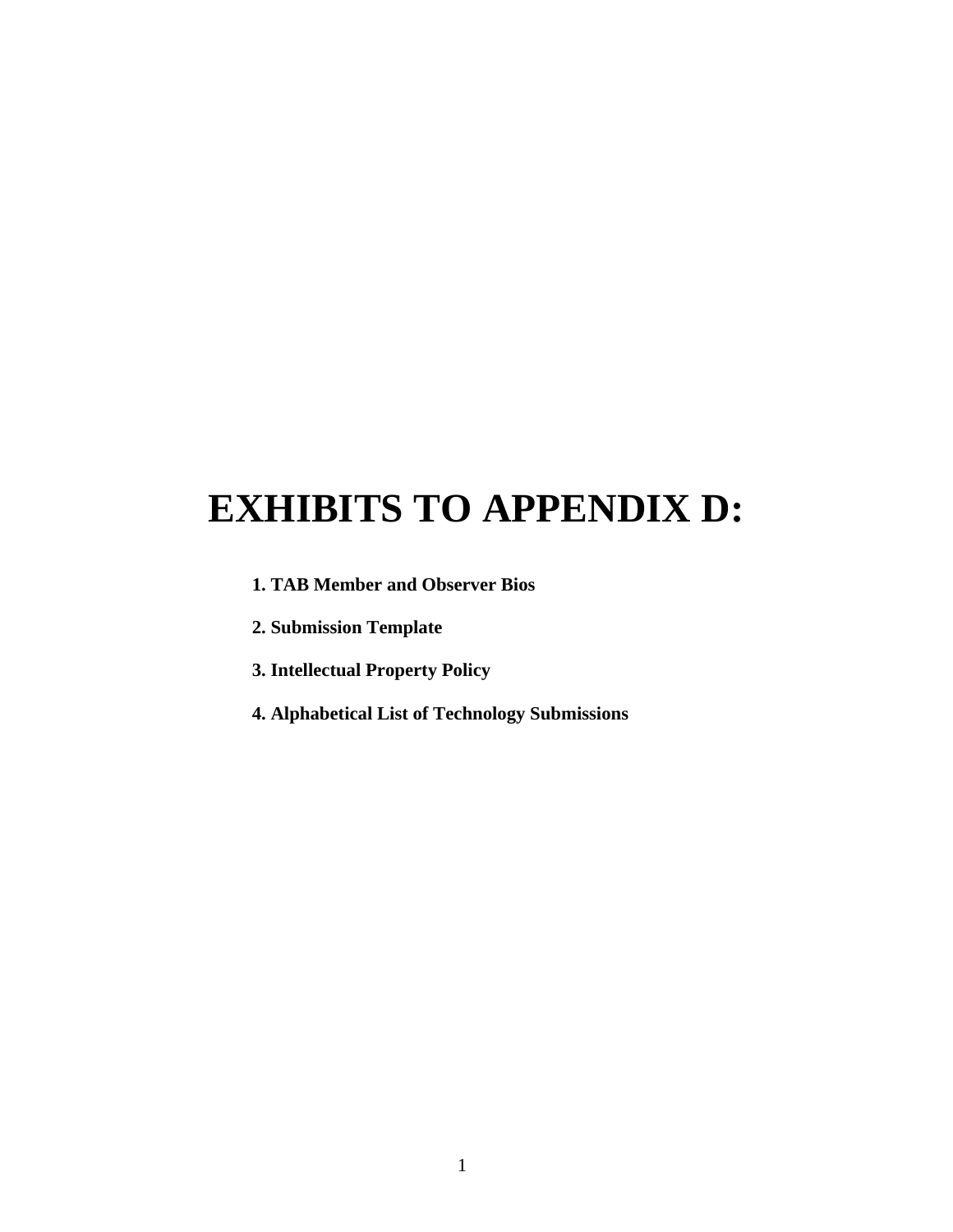**Exhibit 1 to Appendix D: TAB Member and Observer Bios**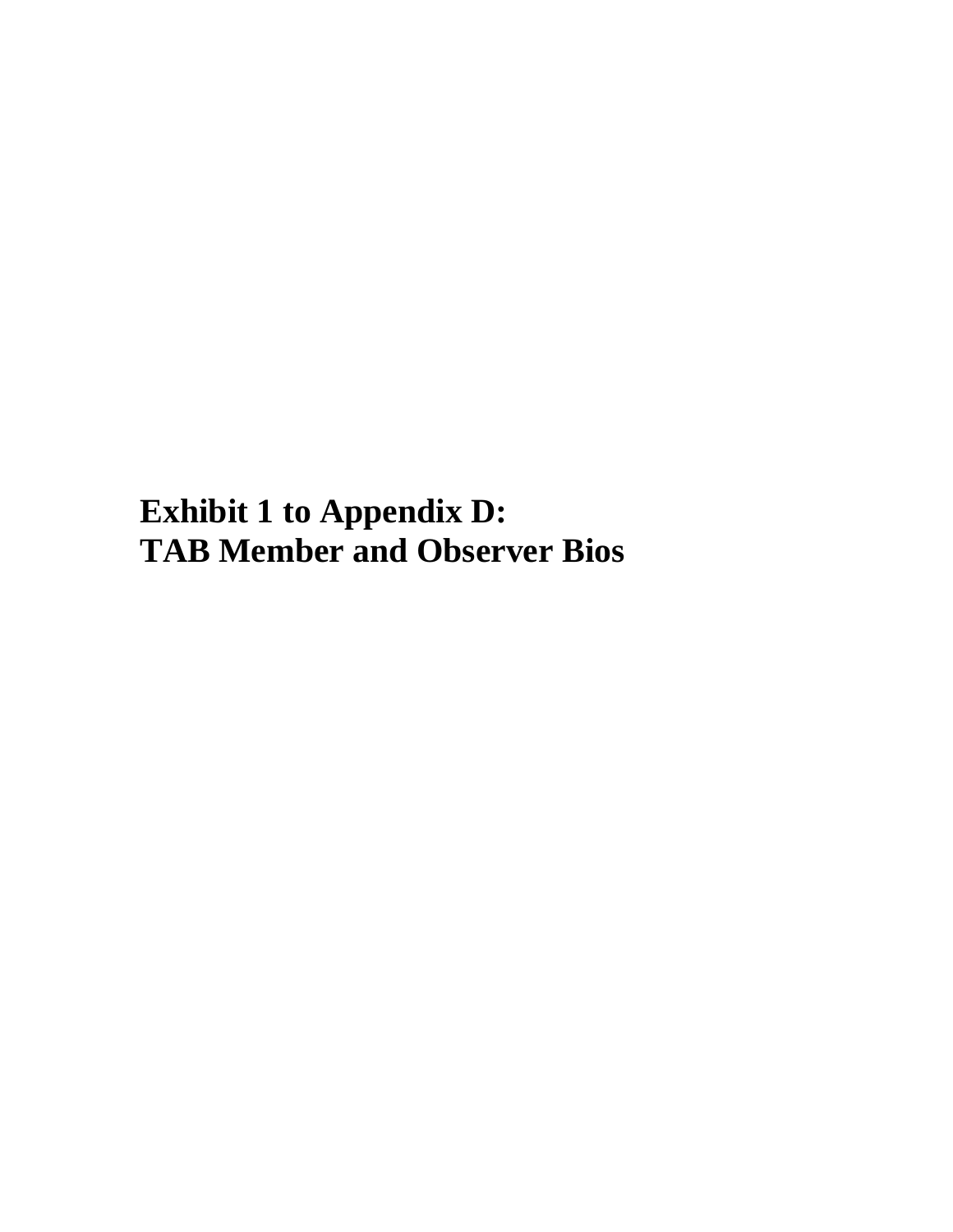#### **EXHIBIT 1**

#### **TAB MEMBER BIOGRAPHIES**

#### BEN ADIDA, HARVARD MEDICAL SCHOOL, HARVARD UNIVERSITY

Ben Adida is a member of the Faculty at Harvard Medical School and at the Children's Hospital Informatics Program, as well as a research fellow with the Center for Research on Computation and Society with the Harvard School of Engineering and Applied Sciences. His research is focused on security and privacy of health data, the security of web applications, and the design of secure voting systems.

Dr. Adida completed his PhD at MIT in the Cryptography and Information Security group. He is the Creative Commons representative to the W3C, working on interoperable web data as chair of the RDF-in-HTML task force. Previously, he co-founded two software startups that developed database-backed web application platforms based on free/open-source software.

#### SCOTT BRADNER, HARVARD UNIVERSITY

Scott Bradner has been involved in the design, operation and use of data networks at Harvard University since the early days of the ARPANET. He was involved in the design of the original Harvard data networks, the Longwood Medical Area network (LMAnet) and New England Academic and Research Network (NEARnet). He was founding chair of the technical committees of LMAnet, NEARnet and the COrporation for Research and Enterprise Network (CoREN).

Mr. Bradner served in a number of roles in the IETF. He was the co-director of the Operational<br>Reguirements Area (1993-1997), IPng Area (1993-1996), Transport Area (1997-2003) and Sub-IP Area (2001-2003). He was a member of the IESG (1993-2003) and was an elected trustee of the Internet Society (1993-1999), where he currently serves as the Secretary to the Board of Trustees. Scott is also a trustee of the American Registry of Internet Numbers (ARIN).

Mr. Bradner is the University Technology Security Officer in the Harvard University Office of the Provost. He tries to help the University community deal with technology-related privacy and security issues. He also provides technical advice and guidance on issues relating to the Harvard data networks and new technologies to Harvard's CIO. He founded the Harvard Network Device Test Lab, is a frequent speaker at technical conferences, a weekly columnist for Network World, and does a bit of independent consulting on the side.

#### LAURA DEBONIS, BERKMAN CENTER, HARVARD UNIVERSITY

Laura DeBonis (Berkman Affiliate for the Internet Safety Technical Task Force). Laura chairs the Technology Advisory Board, which has been asked to assess the range of technology tools that may be used to promote online safety for minors. Laura was, most recently, the Director for Library Partnerships for Book Search at Google. During her time at the company, she also worked on the launch teams for AdSense Online and Froogle and managed global operations in the early days of Book Search. Prior to Google, Laura worked at Organic Online, consulting for a variety of companies on their web strategies and design. Before attending graduate school, she spent a number of years working in documentary film, video and interactive multimedia, creating content for PBS, cable channels, and museums. Laura is a graduate of Harvard College and has an MBA from Harvard Business School.

#### HANY FARID, DARTMOUTH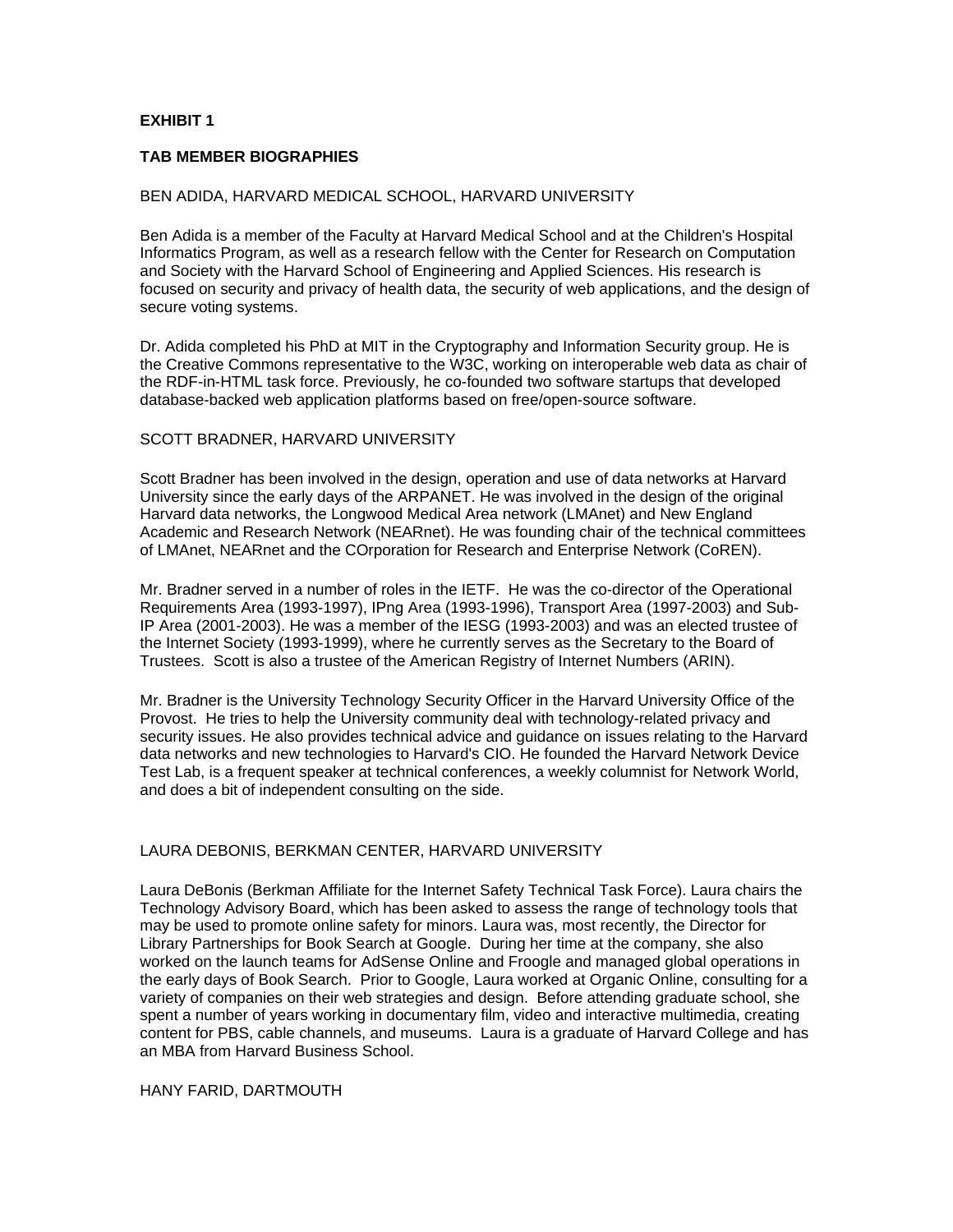Hany Farid received his undergraduate degree in Computer Science and Applied Mathematics from the University of Rochester in 1989. He received his Ph.D. in Computer Science from the University of Pennsylvania in 1997. Following a two year post-doctoral position in Brain and Cognitive Sciences at MIT, he joined the Dartmouth faculty in 1999. Hany is the David T. McLaughlin Distinguished Professor of Computer Science and Associate Chair of Computer Science. He is also affiliated with the Institute for Security Technology Studies at Dartmouth. Hany is the recipient of an NSF CAREER award, a Sloan Fellowship and a Guggenheim Fellowship.

From working with federal law enforcement agencies on digital forensics, to the digital reconstruction of Ancient Egyptian tombs, Hany works and plays with digital media at the crossroads of computer science, engineering, mathematics, optics, and psychology.

#### LEE HOLLAAR, UNIVERSITY OF UTAH

Lee A. Hollaar is a Professor in the School of Computing (formerly the Department of Computer Science) at the University of Utah in Salt Lake City. He has taught a variety of software and hardware courses, and currently teaches computer networking, operating systems, and intellectual property and computer law.

He played a major role in adding two words to the vocabulary of intellectual property law: \* "Inducement" was recognized by the Supreme Court in its unanimous Grokster opinion. The concept of liability for inducement of copyright infringement was revitalized in his paper Sony Revisited: A new look at contributory copyright infringement, and refined in his amicus brief in the case. The paper also led to the introduction of the Induce Act in the 108th Congress. \* "Foreseeability" as a limit on doctrine of equivalents in patent law is the heart of the Supreme Court's Festo. It was proposed in the amicus brief whose filing he supervised as chair of IEEE-USA's intellectual property committee.

Professor Hollaar was on sabbatical leave in Washington, DC, during the 1996-97 academic year, as a Committee Fellow in the intellectual property unit of the Committee on the Judiciary of the United States Senate, where he worked on patent reform legislation, database protection, and what eventually became the Digital Millennium Copyright Act. He has been a special master, technical expert, or consultant in a number of copyright, patent, and trade secret cases.

Professor Hollaar was one of the drafters of the Utah Digital Signature Act, which made Utah the first government in the world to recognize digital signatures as equivalent to handwritten ones. On November 19, 1997, as part of Utah's Digital Signature Day, Professor Hollaar executed the first legally-recognized digitally-signed will in the world.

He received his BS degree in electrical engineering in 1969 from the Illinois Institute of Technology, and his PhD in computer science in 1975 from the University of Illinois at Urbana- Champaign. Dr. Hollaar was on the faculty of the University of Illinois prior to joining the faculty of the University of Utah in 1980.

#### TODD INSKEEP, BANK OF AMERICA

Todd Inskeep has over 20 years of Information Security and Internet experience ranging from secure radio and desktop systems to Security Architecture and eCommerce Authentication strategy at Bank of America. He's a Certified Information Systems Security Professional with a Master's in Strategic Intelligence currently leading work on the Bank's overall eCommerce/ATM strategy. He also teaches security & risk management part-time at the University of North Carolina at Charlotte's NSA-Designated Center of Excellence in Information Assurance. Todd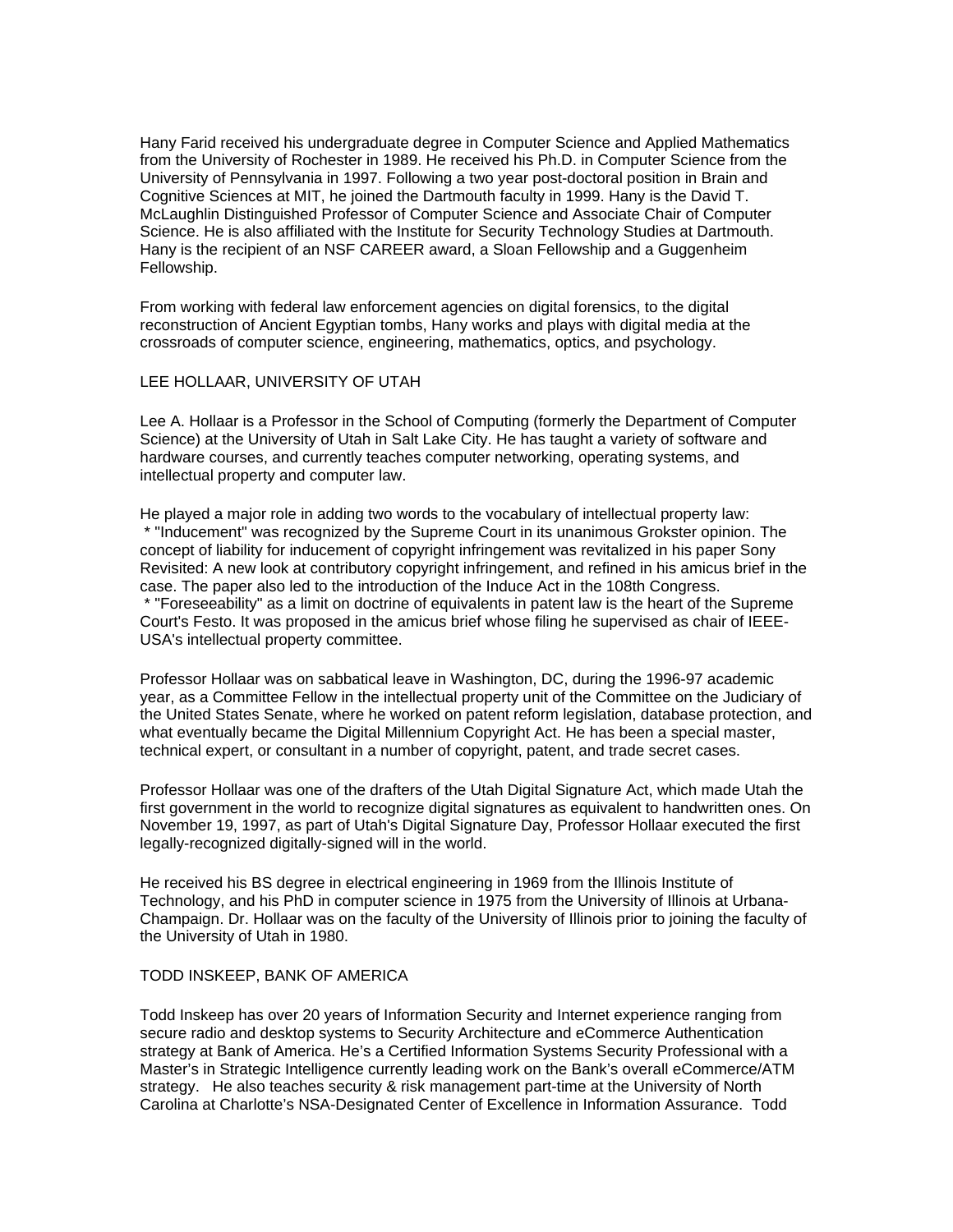holds a BS in Electrical Engineering from West Virginia University and a MS in Strategic Intelligence from the Joint Military Intelligence College.

#### BRIAN LEVINE, UNIVERSITY OF MASSACHUSETTS-AMHERST

Brian Neil Levine is an Associate Professor in the Dept. of Computer Science at the Univ. of Massachusetts Amherst, which he joined in 1999. He received MS and PhD degrees in Computer Engineering from the Univ. of California, Santa Cruz in 1996 and 1999, respectively. His research focuses on networking and security, and he has published over 60 papers on these topics. In the networking area, his research focuses on mobile systems and peer-to-peer networking. In the security area, his research is focused on privacy and forensics. His lab is currently funded by the NSF, DARPA, NSA, and ARO. He received a National Science Foundation CAREER grant in 2002 for work in peer-to-peer networking, a prestigious award for new faculty. In 2004, he was awarded a UMass Lilly Teaching Fellowship and, in 2007, his college's Outstanding Teacher Award. In 2008, he received the Excellence in Science & Technology Alumni Award from the Univ. at Albany, where he received a B.S. in 1994. Levine is currently an associate editor of the IEEE/ACM Transactions on Networking journal.

#### ADI MCABIAN, TWISTBOX

Adi McAbian is Managing Director of Twistbox Entertainment and currently serves on the Board of Directors of Mandalay Media (MNDL), its parent.

Since founding the company, Mr. McAbian has been responsible for facilitating strategic collaborations with over 60 mobile operators worldwide on content standards and minor protection, he has been a frequent speaker, lecturing on adult mobile content business and management issues throughout Europe and the U.S. including conferences organized by iWireless World, Mobile Entertainment Forum, and Informa.

Mr. McAbian has worked with various operators including Vodafone's Global Content Standards group on establishing best practices in minor protection for both content and contact services as well as local implementations of those standards and supporting platforms in the over a dozen local markets. Mr. Mcabian also co-authored the Content Standards Rating Matrix currently used by nearly 100 networks to rate restricted content.

Mr. McAbian is responsible for corporate strategy and carrier relationships that span the globe.

Mr. McAbian's background includes experience as a successful entrepreneur and proven executive business leader with 12+ years as Business Development and Sales Manager in the broadcast television industry. Mr. McAbian is experienced in entertainment and media rights management, licensing negotiation and production, and has previously secured deals with AOL/Time Warner, Discovery Channel, BMG, RAI, Disney, BBC and Universal among others.

Mr. McAbian currently serves on the Mobile Marketing Associations' Consumer Best Practices Committee and will chair the up coming Age Appropriate Content and Services Sub-Committee.

#### RL "BOB" MORGAN, UNIVERSITY OF WASHINGTON

RL 'Bob' Morgan is Senior Technology Architect for the Computing & Communications Department at the University of Washington. In this role he contributes to designing, implementing, and documenting distributed computing and security infrastructure for the UW. He is the Chair of the Middleware Architecture Council for Education (MACE), providing guidance for the Internet2 Middleware Initiative. He is a primary contributor to a number of Internet2 middleware projects, notably Shibboleth, a system for secure access to inter-institutional web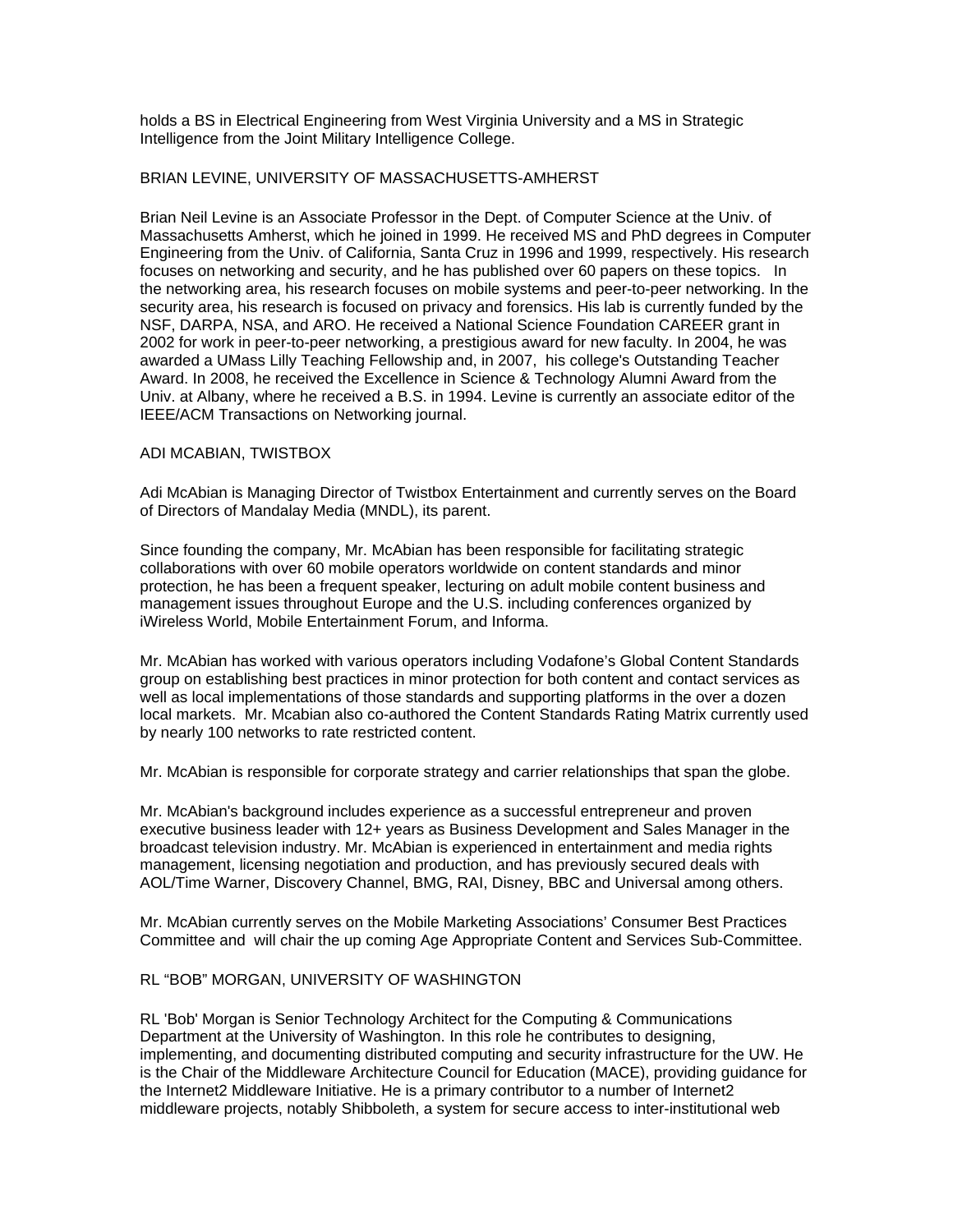resources. He is also active in standards activities with the Internet Engineering Task Force (IETF) and the Organization for the Advancement of Structured Information Standards (OASIS), where he has helped to develop the Lightweight Directory Access Protocol (LDAP) and Security Assertion Markup Language (SAML) standards.

#### LAM NGUYEN, STROZ FRIEDBERG

Lam Nguyen heads Stroz Friedberg's Digital Forensics lab in Boston. With over 11 years of coding, database development and digital forensics experience for leading government and commercial entities, Mr. Nguyen is an industry leader in digital forensics for data breach, e- discovery, and cybercrime in civil and criminal litigation, as well as corporate investigations. Mr. Nguyen has investigated hundreds of criminal cases and has led forensic investigations in data breach and intrusion cases. He was the lead investigator in several searches for Personally Identifiable Information on lost and stolen computers for a large pharmaceutical company. Mr. Nguyen recently conducted a forensic examination of an employee's computer for a large investment bank. That examination led to his testimony in federal court that helped prove the employee was engaged in insider trading.

Before joining Stroz Friedberg, Mr. Nguyen was the Lead Computer Forensics Specialist for the United States Department of Justice, Child Exploitation and Obscenity Section's High Technology Investigative Unit. As the team leader, he initiated and developed online investigations of high- profile child exploitation cases; examined target computers seized in criminal investigations, and provided his expertise to federal prosecutors across the country. Mr. Nguyen is highly respected in the digital forensic community and has been qualified as an expert in federal court on a number of occasions.

Sought after for his exceptional experience and commitment, he has trained law enforcement officers and trial attorneys on computer forensic issues domestically and abroad. Mr. Nguyen was an adjunct instructor at George Mason University for several years where he developed new courses and curricula on the subject of Computer Forensics and Network Security. More recently, he has been a guest lector at Harvard Law, Harvard Extension School, and the University of Massachusetts at Amherst.

Mr. Nguyen's dedication to public service has also included coordinating and delivering technology solutions critical to the operations of the U.S. Dept. of Commerce, Bureau of the Census, U.S. Dept. of Treasury, and Internal Revenue Service. Mr. Nguyen earned his Masters of Information Technology from American Intercontinental University and his undergraduate degree in Accounting Information Systems from Virginia Tech. He is certified in EnCase.

#### JEFFREY SCHILLER, MIT

JEFFREY I. SCHILLER received his S.B. in Electrical Engineering (1979) from the Massachusetts Institute of Technology. As MIT Network Manager he has managed the MIT Campus Computer Network since its inception in 1984. Prior to his work in the Network Group he maintained MIT's Multics timesharing system during the time-frame of the ArpaNet TCP/IP conversion. He is an author of MIT's Kerberos Authentication system. From 1994 through 2003 Mr. Schiller was the Internet Engineering Steering Group's (IESG) Area Director for Security, responsible for overseeing security related Working Groups of the Internet Engineering Task Force (IETF). He was responsible for releasing a U.S. legal freeware version of the popular PGP encryption program.

Mr. Schiller is also responsible for the development and deployment of an X.509 based Public Key Infrastructure (PKI) at MIT. He serves as a consultant to other higher educational institution in the usage and deployment of PKI and related security technologies.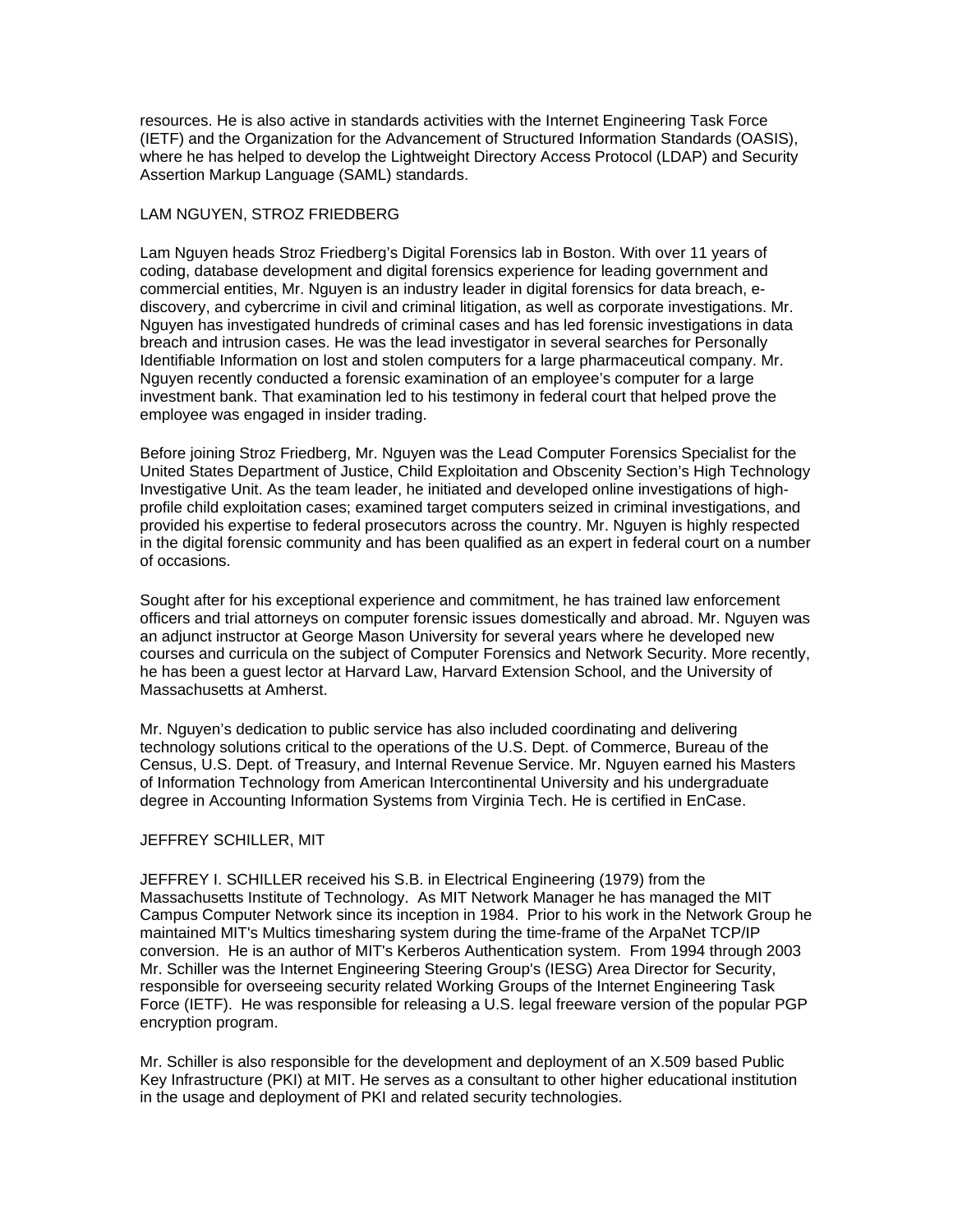Mr. Schiller is also a founding member of the Steering Group of the New England Academic and Research Network (NEARnet). NEARnet, now part of Level3, is a major nationwide Internet Service Provider.

#### DANNY WEITZNER, MIT

Daniel Weitzner is Policy Director of the World Wide Web Consortium's Technology and Society activities. As such, he is responsible for development of technology standards that enable the web to address social, legal, and public policy concerns such as privacy, free speech, security, protection of minors, authentication, intellectual property and identification. Weitzner holds an appointment as Principal Research Scientist at MIT's Computer Science and Artificial Intelligence Laboratory, co-directs MIT's Decentralized Information Group with Tim Berners-Lee, and teaches Internet public policy at MIT.

As one of the leading figures in the Internet public policy community, he was the first to advocate user control technologies such as content filtering and rating to protect children and avoid government censorship of the Intenet. These arguments played a critical role in the 1997 US Supreme Court case, Reno v. ACLU, awarding the highest free speech protections to the Internet. He successfully advocated for adoption of amendments to the Electronic Communications Privacy Act creating new privacy protections for online transactional information such as Web site access logs.

Before joining the W3C, Mr. Weitzner was co-founder and Deputy Director of the Center for Democracy and Technology, a leading Internet civil liberties organization in Washington, DC. He was also Deputy Policy Director of the Electronic Frontier Foundation. He serves on the Boards of Directors of the Center for Democracy and Technology, the Software Freedom Law Center, the Web Science Research Initiative. and the Internet Education Foundation.

His publications on technical and public policy aspects of the Internet have appeared in the Yale Law Review, Science magazine, Communications of the ACM, Computerworld, Wired Magazine, and The Whole Earth Review. He is also a commentator for NPR's Marketplace Radio.

Mr. Weitzner has a degree in law from Buffalo Law School, and a B.A. in Philosophy from Swarthmore College.

#### **TAB OBSERVER BIOGRAPHIES**

#### RACHNA DHAMIJA, USABLE SECURITY SYSTEMS

Dhamija's research interests span the fields of computer security, human computer interaction and information policy. She received a Ph.D. from the School of Information Management and Systems at U.C. Berkeley in 2005. Her thesis focused on the design and evaluation of usable security systems. Previously, Dhamija worked on electronic payment system privacy and security at CyberCash. Her research has been featured in the New York Times, the Wall Street Journal and the Economist.

#### EVIE KINTZER, WGBH

Evie Kintzer, is WGBH Educational Foundation's Director of Strategic Planning and Special Projects. For the last eight years, Evie's work with the President and Vice Presidents has included developing the Foundation's strategic planning agenda, assessing implications of the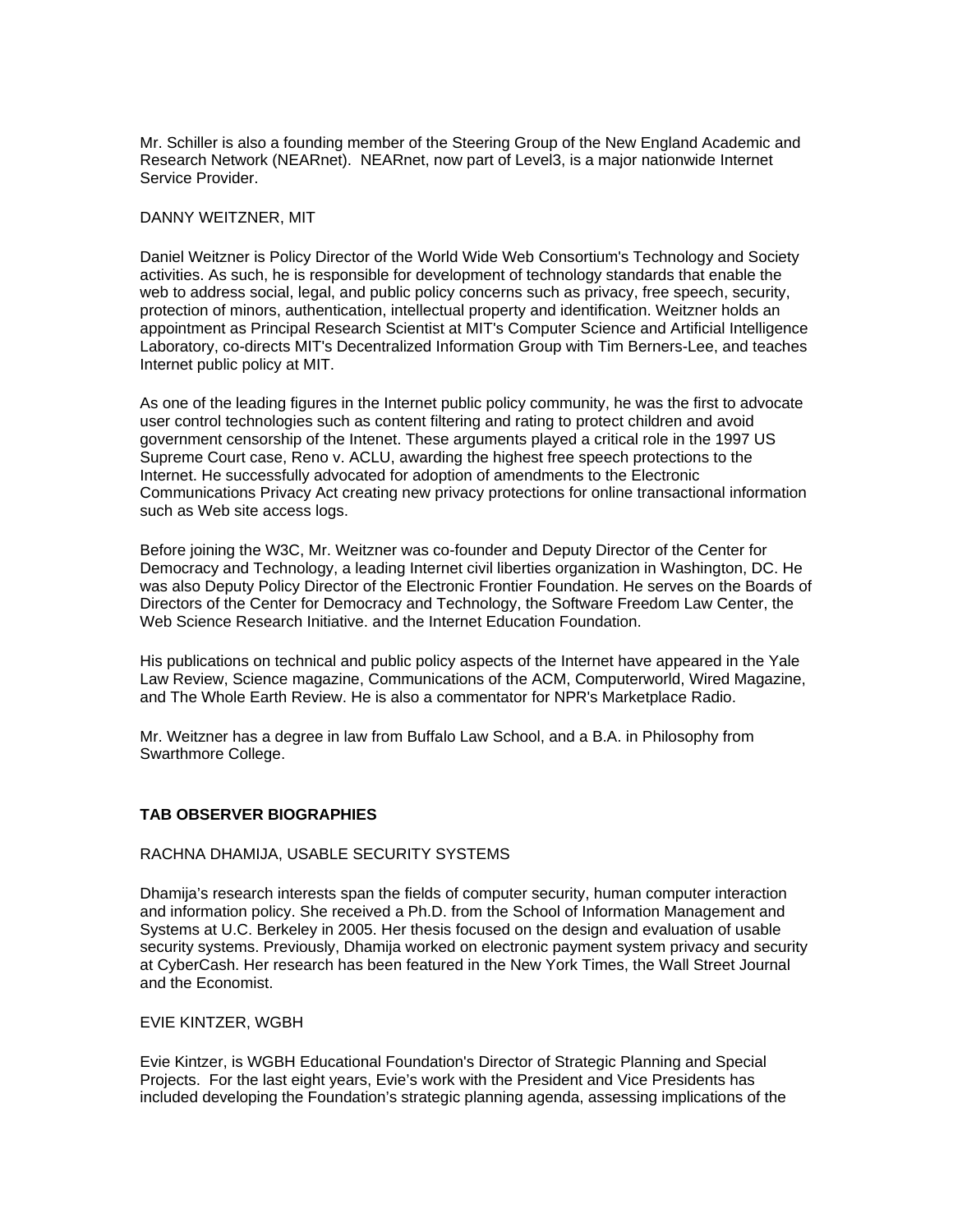competitive environment, chairing WGBH's Advanced Media Group, and advising and developing project strategy and operating plans. Evie spent 13 years in the WGBH Legal Department as Director of Business Affairs and Deputy General Counsel, handling all of the business and legal affairs issues related to documentary programs produced by American Experience, NOVA, and FRONTLINE, as well as development of the Children's Television and Interactive Departments. She holds a BA from Brandeis University and a JD from Hastings College of the Law.

#### AL MARCELLA, WEBSTER UNIVERSITY

Albert J. Marcella Jr., is president of Business Automation Consultants, LLC a global information technology and management-consulting firm providing information technology (IT) management consulting and IT audit and security reviews and training for an international clientele.

Dr. Marcella is an internationally recognized public speaker, researcher, workshop and seminar leader with 30 years of experience in IT audit, security and assessing internal controls, and an author of numerous articles and 28 books on various IT, audit and security related subjects.

Dr. Marcella's most recent book *Cyber Forensics: Collecting, Examining, and Preserving Electronic Evidence An Auditor's Field Manual*, second edition, focuses on issues, tools, and control techniques designed to assist audit, law enforcement, and info security professionals in the successful investigation of illegal activities perpetrated through the use of information technology.

Professor Marcella is a tenured faculty member at Webster University in Saint Louis, MO, where he is responsible for teaching information technology management courses in the University's graduate and doctoral programs.

Dr. Marcella is the Institute of Internal Auditors Leon R. Radde Educator of the Year, 2000, Award recipient. Dr. Marcella has taught IT audit seminar courses for the Institute of Internal Auditors, continues to teach for the Information Systems Audit and Control Association, and has been recognized by the IIA as a Distinguished Adjunct Faculty Member.

#### JOHN MORRIS, CDT

John B. Morris, Jr. is CDT's General Counsel, and the Director of its "Internet Standards, Technology and Policy Project." Prior to joining CDT in 2001, Mr. Morris was a partner in the law firm of Jenner & Block, where he litigated groundbreaking cases in Internet and First Amendment law. He was a lead counsel in the ACLU v. Reno/American Library Association v. U.S. Dep't of Justice case, in which the Supreme Court unanimously overturned the Communications Decency Act of 1996 and extended to speech on the Internet the highest level of constitutional protection. In that case, Mr. Morris was responsible for the development of the factual presentation concerning how the Internet works, a presentation that served as the foundation for the Supreme Court's landmark decision.

From May 1999 through April 2000, Mr. Morris served as director of CDT's Broadband Access Project (while on leave from his firm). The Project undertook a comprehensive assessment of the legal, policy, and factual issues surrounding the emergence of broadband Internet access technologies.

Prior to becoming a lawyer, Mr. Morris had extensive experience with computers and politics. In the mid-1970's, as a staff member on Capitol Hill, he helped to promote the use of computer software to manage and improve constituent communications. In 1981, Mr. Morris joined a D.C.- area computer company, where he was one of the lead system designers of a constituent management software system for Members of Congress. In 1985, he co-founded Intelligent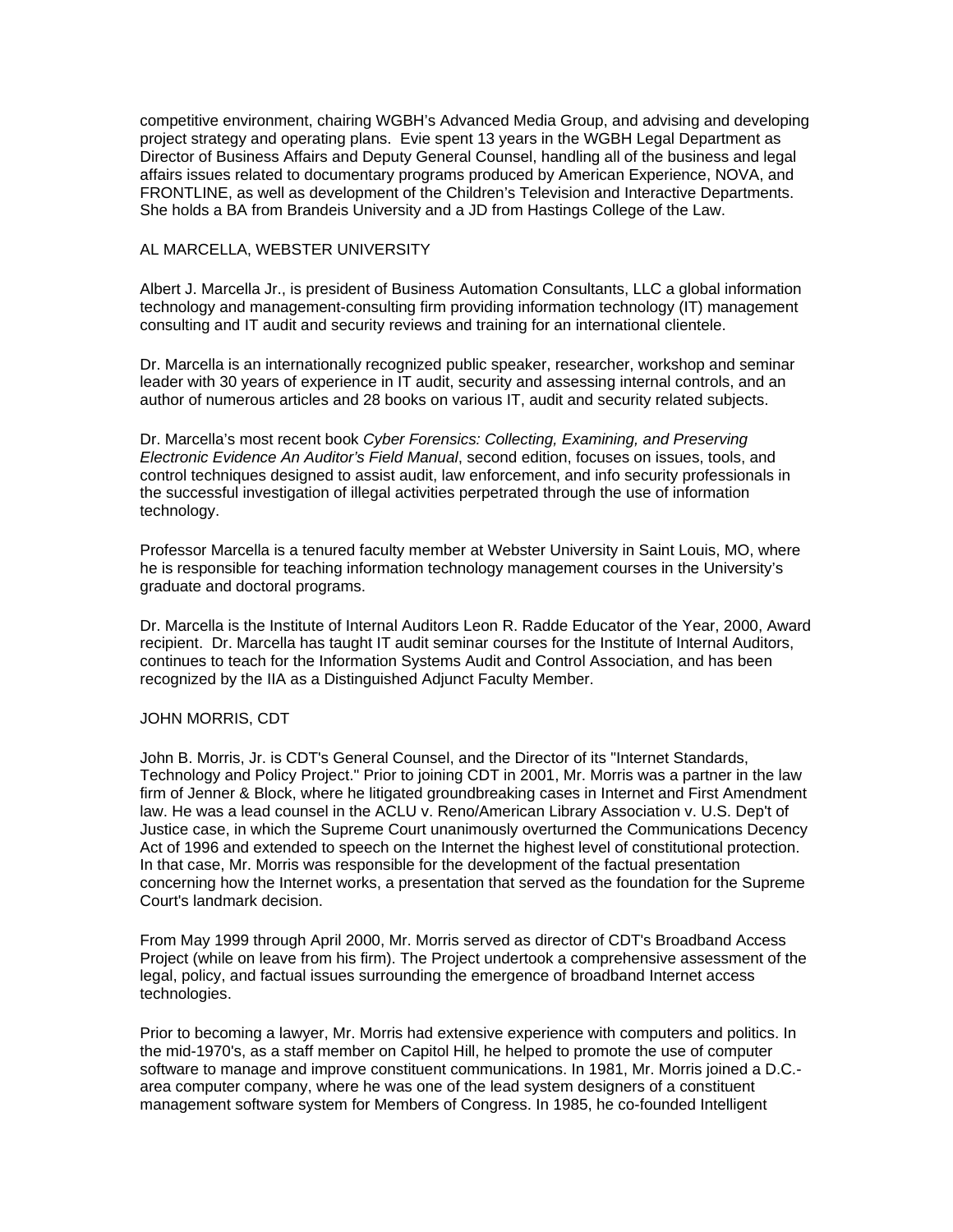Solutions, Inc., which developed the leading constituent services product used on Capitol Hill today.

Mr. Morris received his B.A. magna cum laude with distinction from Yale University and his J.D. from Yale Law School, where he was the Managing Editor of the Yale Law Journal. Following law school, he clerked for Judge Thomas A. Clark of the Eleventh Circuit Court of Appeals, worked for three years as a staff attorney at the Southern Center for Human Rights in Atlanta, Georgia, and then joined Jenner & Block in Washington in 1990.

In addition to his work with CDT, Mr. Morris is an Adjunct Professor of Law at Cardozo Law School in New York City.

#### TERESA PILIOURAS, POLYTECHNIC UNIVERSITY

Teresa Piliouras is an Adjunct Professor in Computer and Information Science/Technology Management at Polytechnic University, where she has taught courses in network design, bioinformatics, network security, operations research, operations management, database design, and management of technology since 1994. The department participates in four interdisciplinary research centers and houses a number of departmental labs and research groups (http://www.poly.edu/cis/research/labs/index.php) which are funded by grants from government agencies such as the National Science Foundation, NASA, the Office of Naval Research, the Air Force, and the New York State Office of Science, Technology, and Academic Research, and private companies and foundations such as IBM, Hewlett-Packard, AT&T, the Sloan Foundation, Panasonic, Intel, and Verizon. The Information Systems and Internet Security (ISIS) Laboratory consists of heterogeneous platforms and multiple interconnected networks to facilitate experimentation in issues related to information security. ISIS was designated an NSA Center of Excellence in 2002. It is currently further being expanded with an NSF Scholarship for Service (SFS) capacity building grant and is the host laboratory for Polytechnic University's SFS program.

Dr. Piliouras is working on ways to protect children on the Internet and to promote public health. She is involved in a number of broad-based community outreach programs to bring seniors and "at-risk" youth together to address problems of health and wellness. This involves creating community wiki-webs designed to create a sense of support and community, especially among those who may have been marginalized in the past. She is founder and President of Albright Associates, a company dedicated to protecting the privacy and safety of children in digital environments. Prior to Albright Associates, she was founder of TCR, Inc., a consulting company specializing in data mining and advanced intelligent technologies. She also held executive and technical positions at Accenture, Pitney Bowes, Boehringer Ingelheim, and Pepsico. She holds a Bachelor of Science from the University of Illinois, a Masters of Business Administration from Iona College, a Ph.D. from Polytechnic University, and a Postdoctoral Fellow from the Man-Machine Institute. She has authored numerous scholarly books and articles, including "Network Design: Management and Technical Perspectives" and "CRC Press Handbook of Modern Telecommunications."

#### GREG RATTRAY, COL (RET), DELTA RISK

Currently, Greg Rattray is a Principal, Delta Risk Consulting, establishing risk management strategies and cyber security capacity building approaches for government and private sector clients and advising the Internet Corporation for Assigned Names and Numbers (ICANN) on approaches for enhancing global Internet security. Previously, Greg served 23 years as an U.S. Air Force officer, retiring in summer 2007. His assignments included Director for Cyber Security on the White House National Security Council staff, leading national policy development & NSC oversight for cyber security programs and oversight of Iraq telecommunication reconstruction. He commanded the Operations Group of the AF Information Warfare Center responsible for global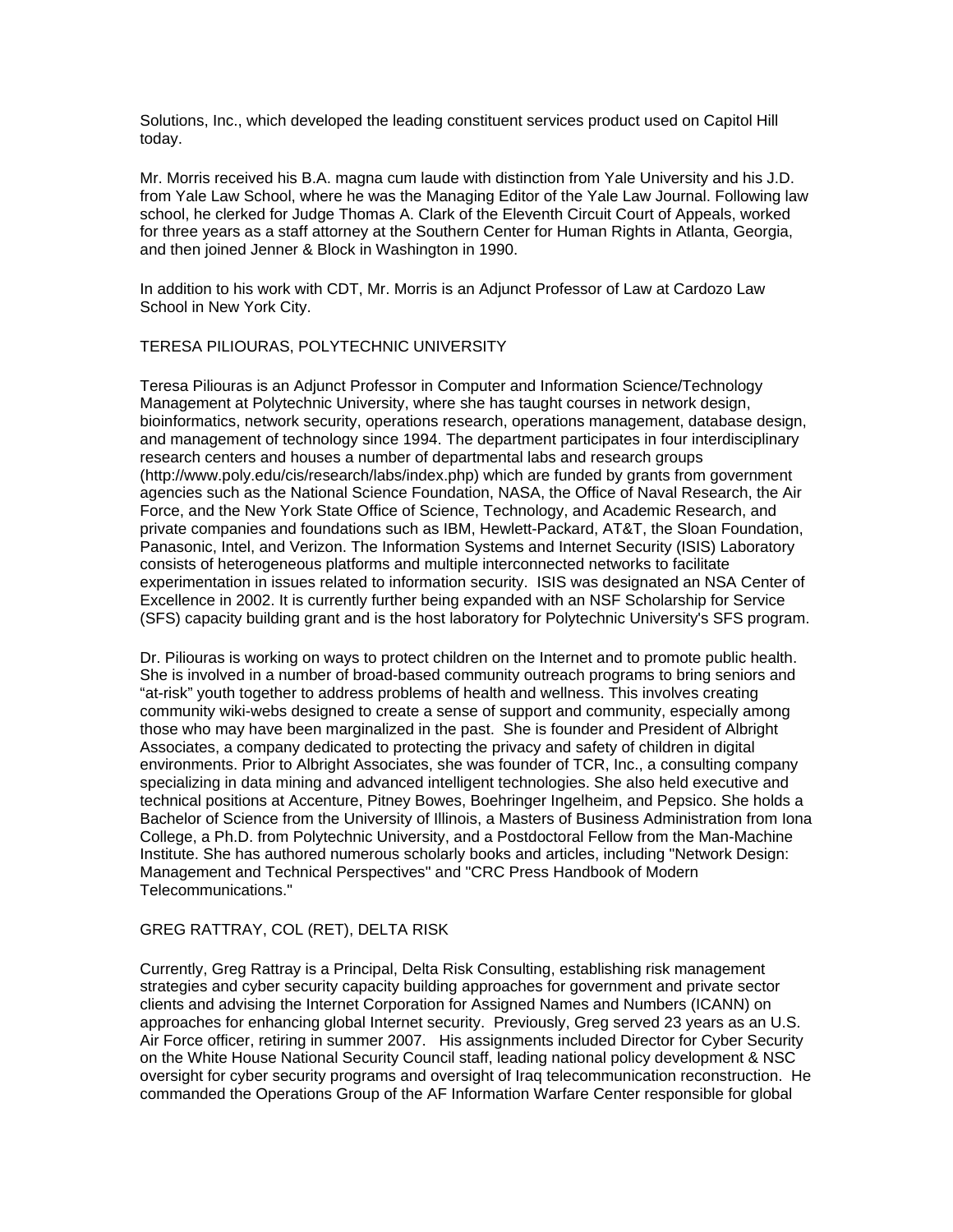operations of 900 personnel/\$100 million active duty and National Guard team responsible for Air Force-wide tactics, red teams, exercising, test & training. He served in a number of operational intelligence and information operations assignments from the unit to Headquarters, Air Force levels. He also served as an Assistant Professor of Political Science and Deputy Director of the USAF Institute of National Security Studies at the Air Force Academy. He is the author of numerous books and articles including Strategic Warfare in Cyberspace, a seminal work in the cyber conflict field. He received his Ph.D. from Fletcher School of Law & Diplomacy, Tufts University, his Masters in Public Policy from J. F. Kennedy School of Government, Harvard University and his B.S. from U.S. Air Force Academy. He is a full member of the Council on Foreign Relations.

#### JEFF SCHMIDT, CONSULTANT

Jeff Schmidt is an independent security and technology risk consultant focusing on identity- related issues. Previously, Jeff founded Secure Interiors (SI), an early provider of managed Internet security services, and Authis, a provider of innovative identity services for the financial vertical. He managed both business to successful acquisition. Jeff also assisted in the re-launch of Kleiner Perkins backed ENDFORCE (formerly SmartPipes) by managing their flagship product offering to initial revenue generation. ENDFORCE was subsequently acquired by Sophos. Jeff also served as the CIO of The Ohio State University's second largest business unit and spent time at The Microsoft Corporation where he spearheaded Microsoft's first internal malicious testing of Windows 2000.

Jeff is a founder and elected Director of the InfraGard National Members Alliance, the private sector component of the FBI's InfraGard Program (InfraGard is an FBI/private sector alliance dedicated to improving and extending information sharing between private industry and the government on matters of national security). Jeff helped the FBI create the InfraGard Program in 1998 and has received commendations from the Attorney General, the Director of the FBI, and the National Infrastructure Protection Center (NIPC - now a part of the Department of Homeland Security).

On topics of computer security, Jeff is frequently interviewed and cited by numerous national publications and news outlets. He has authored several scholarly papers and has testified before state legislative bodies and the United States Congress. Jeff is a frequent speaker at major events such as Microsoft's DevDays, ITEC, ISSA, InfraGard, and Conference Board events.

Jeff authored The Microsoft Windows 2000 Security Handbook, published by Que in four languages, and contributed to Using Windows NT 4.0, and Teach Yourself Linux in 10 Minutes, also published by Que. He received a BS CIS from The Ohio State University and an MBA Magna Cum Laude from the Fisher College of Business at The Ohio State University.

#### JOHN SHEHAN, NCMEC

John Shehan is the Director of Exploited Children Services (ECS) at the National Center for Missing & Exploited Children (NCMEC) in Alexandria, Virginia. He is responsible for policy decisions and the overall operations within the ECS. Mr. Shehan has been with NCMEC since February, 2000 and has participated in and presented at numerous law enforcement investigative training programs on high technology crimes, online child exploitation as well as investigative and analytical skill development. He has provided extensive technical assistance to law enforcement in the United States and abroad on cases of child sexual exploitation, especially Internet crimes against children. To raise awareness of online child sexual exploitation, he speaks regularly with media outlets such as the MSNBC, CBS World News, New York Times, CNN and others.

Mr. Shehan is an active and founding member of the Financial Coalition Against Child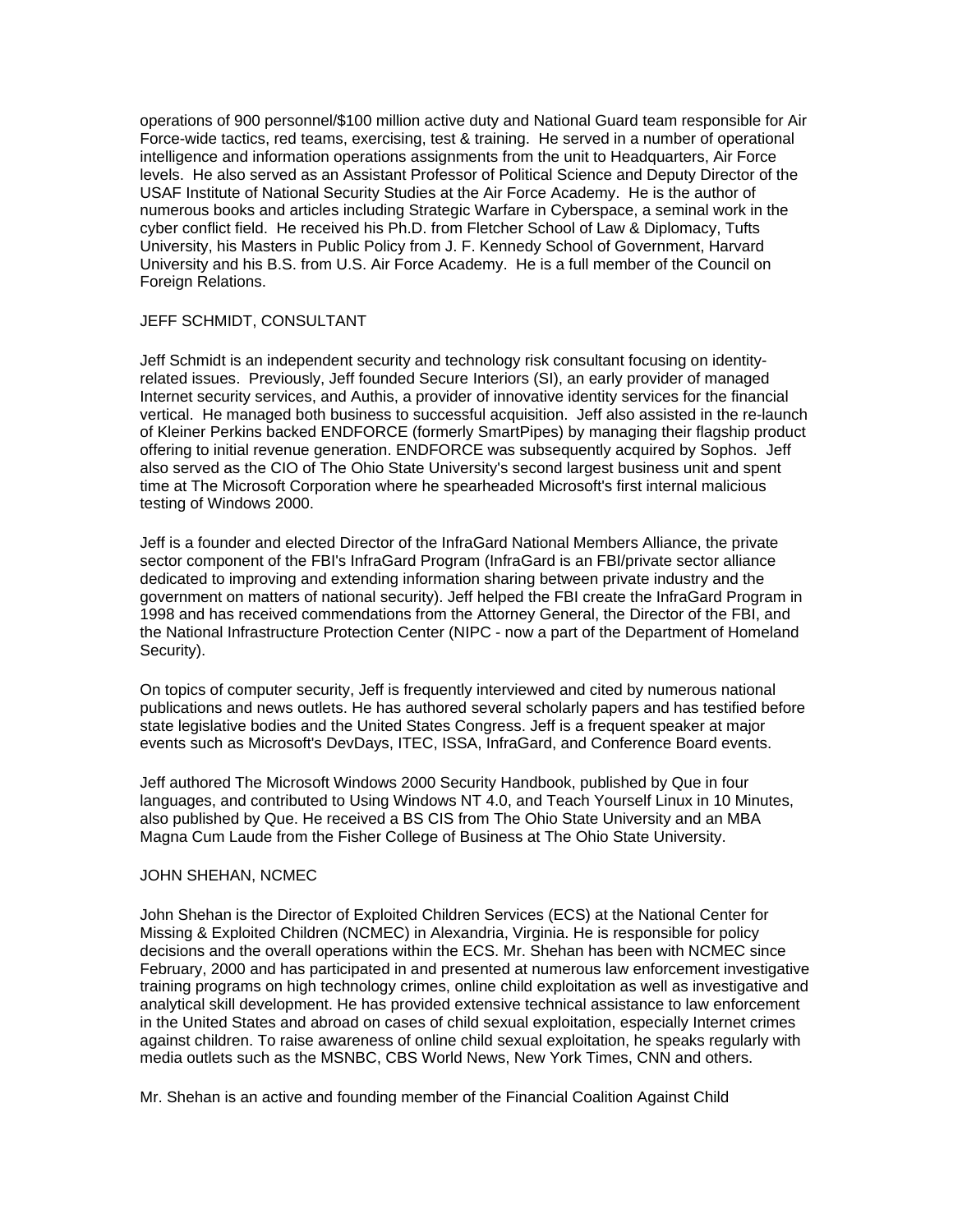Pornography. He, along with other members at NCMEC collaborated to develop CyberTipline III. This system enables participating financial institutions and law enforcement to share information with an ultimate goal of eradicating the commercial viability of child pornography. John also spearheaded and manages the NetSmartz411 program. This program educates adults on all aspects of computers, the Internet and Internet safety.

NCMEC's Exploited Children Services was established in 1996 by a mandate by the United States Congress. ECS works collaboratively with the Federal Bureau of Investigation, U.S. Postal Service, U.S. Department of Justice, and the U.S. Customs Service (now the Department of Homeland Security) in cases of child sexual exploitation. ECS serves as a resource center for the public, parents, law enforcement, and others on the issues of the sexual exploitation of children. ECS analysts process reports received on the sexual exploitation of children through the CyberTipline and disseminate the leads to federal, state, local and international law enforcement agencies for further investigation. ECS analysts provide technical assistance to federal, state, local, and international law enforcement agencies investigating child sexual exploitation cases.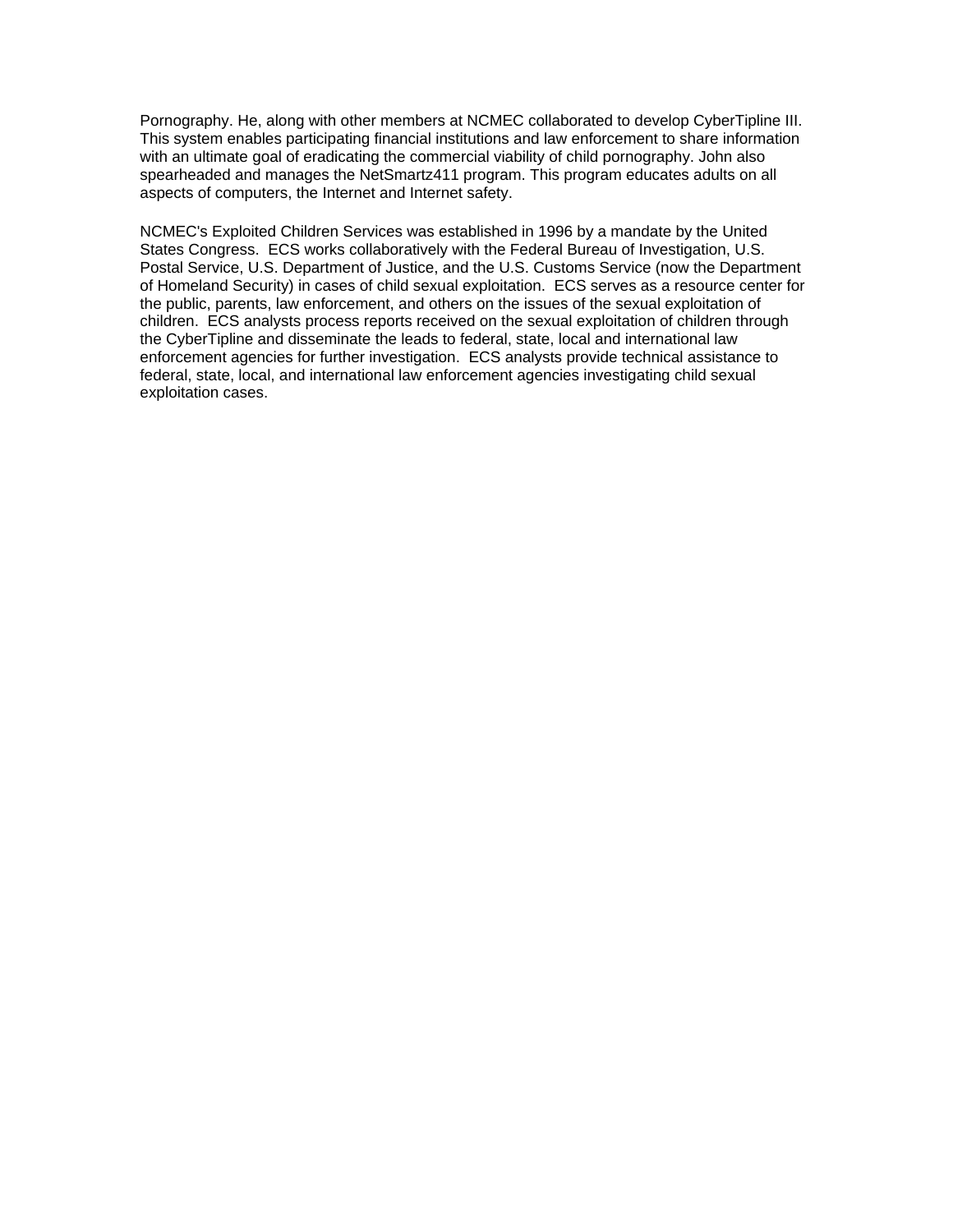**Exhibit 2 to Appendix D: Submission Template**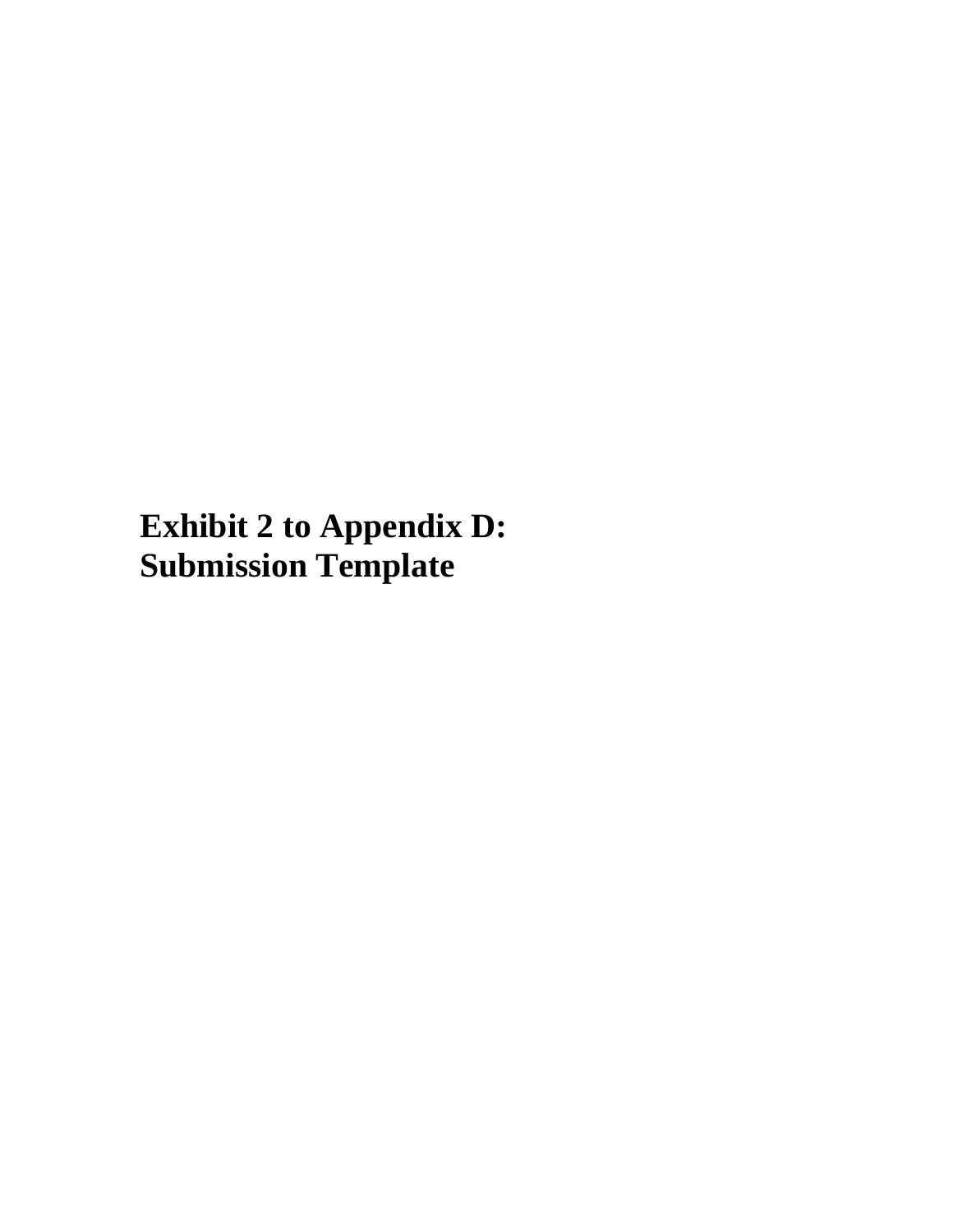# **Internet Safety Technical Task Force Technology Submission Template**

**Company Name / Individual**

**http://www.website.com**

#### **PLEASE SUBMIT BY JULY 21, 2008**

#### **ABSTRACT**

This template describes the formatting and content requirements for submissions to the Internet Safety Technical Task Force's Technical Advisory Board. (This format should be familiar to any technologist who has submitted to ACM publications.) Please follow the structure of the template below. If necessary, please repeat information to accord with the template questions and layout. *Please note: Your submission should be no longer than four pages including diagrams and bibliography.*

#### **Keywords**

Provide 1-5 keywords to describe the submitted technology. Sample keywords that might be useful in this context are: filtering, searching, identification, verification, parental controls, and forensics.

#### **Functional Goals**

Please indicate the functional goals of the submitted technology by checking the relevant box(es):

- $\Box$  Limit harmful contact between adults and minors
- $\square$  Limit harmful contact between minors
- $\Box$  Limit/prevent minors from accessing inappropriate content on the Internet
- $\square$  Limit/prevent minors from creating inappropriate content on the Internet
- $\Box$  Limit the availability of illegal content on the Internet
- $\square$  Prevent minors from accessing particular sites without parental consent
- $\square$  Prevent harassment, unwanted solicitation, and bullying of minors on the Internet
- $\Box$  Other please specify

#### **PROBLEM INTRODUCTION**

Briefly introduce the problem being addressed, citing any relevant studies. Briefly introduce the proposed solution. If the submitted technology addresses multiple problems (e.g. has multiple goals per the subsection above), please list separately each problem-solution combination.

#### **PROPOSED SOLUTION**

Describe the technical solution being proposed. Again if the technology addresses multiple problems with each a separate solution, please address each solution separately. This solution description should include enough detail to allow an assessment of whether or not the proposed solution could solve the problem being addressed. The audience for this description will be computer scientists,

security experts, and engineers. When in question, the authors should err on the side of being more technical rather than less. The submission should resemble an ACM/IEEE submission in both style and substance.

#### **In Addition to the Above Description, Please Address Each of the Following:**

- Describe the solution's technical attributes, e.g. features and functionality.
- Provide use cases.<br>• Specify what the
- Specify what the technology successfully solves and what it does not. Describe how the technology's effectiveness is evaluated, measured, and tested.
- Provide a strengths-weaknesses analysis.
- Detail the implementation requirements (hardware, software, end user aptitudes).
- Describe the technical standards used in implementing the proposed technology and identify the standards bodies that are the home of existing or proposed future standards.
- Discuss the technology's reliance and use of law and policy for success.
- Discuss the viability of the technology in both the US and international context.
- Detail effectiveness to date. Please provide any information possible on "failures" of the technology.

#### **EXPERTISE**

Describe the expertise of the company/developers. If appropriate, indicate other clients and products in this space.

#### **COMPANY OVERVIEW**

Please provide a description of the company including but not limited to information about founders and key team members, sources of capital, revenue (if relevant), customer base, growth, partnerships, participation in standards bodies, etc. Information submitted in this section will vary depending on a company/organization's stage in lifecycle. Our goal is to understand the context around the technology you have submitted for review.

#### **BUSINESS MODEL OVERVIEW**

Please discuss direct and indirect costs to all potential users. Please also comment on distribution model to nonprofits, start-up sites and services, and other organizations that might not be able to afford full price for this technology. Our goal is to understand financial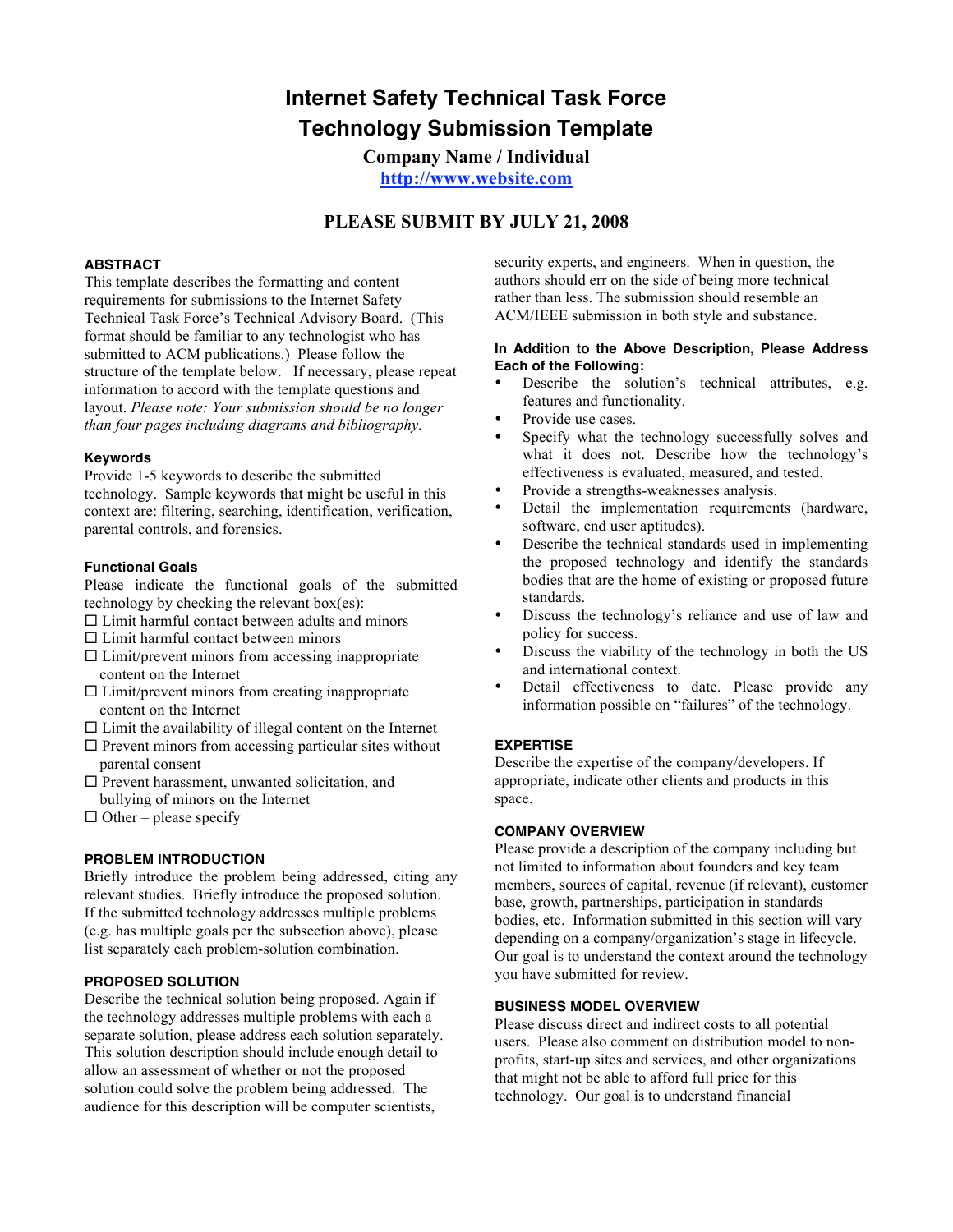accessibility and cost implications for all existing and new players.

#### **MORE INFORMATION**

Feel free to provide a URL that readers can go to for more information. This may include videos, detailed specs, or anything else that might be relevant. Indicate in this document what the readers might find if they go to the URL. This is a great place for information you would like to include that does not otherwise fit the structure of this document.

#### **CONTACT INFORMATION**

The final section of this document should contain basic contact information, including a contact name, email, phone number, and address for follow up. Please send any relevant additional information about contacting the people listed here to tab@cyber.law.harvard.edu.

#### **CERTIFICATION**

At the end of your submission, you should include the following statement: "I certify that I have read and agree to the terms of the Internet Safety Technical Task Force Intellectual Property Policy." The IP Policy can be found at http://cyber.law.harvard.edu/research/isttf/ippolicy.

#### **USE OF THIS DOCUMENT**

This document should not contain information that cannot be made available to the public. (See Legal Notice below) This submission will be made available to the Technical Advisory Board, the Task Force, and the Attorneys General. Additionally, after initial review, submissions may be made public and published online for public commentary. Please note that you must be prepared, in any follow-up discussions on your submission with the Task Force, to provide sufficient, non-confidential details and explanation about how your technical solution works and upon what information it relies, in order to allow the Task Force meaningfully to evaluate your solution.

**NOTE: THE SUBMISSION TEMPLATE ENDS HERE -- FORMAT INSTRUCTIONS FOLLOW BELOW. PLEASE DELETE THE FORMAT INSTRUCTIONS FROM YOUR DOCUMENT PRIOR TO SUBMISSION. THEY DO NOT COUNT AS PART OF THE FOUR PAGE SUBMISSION LIMIT.**

#### **INSTRUCTIONS**

#### **FORMAT INFORMATION**

This template is modified from the template used by the Association for Computing Machinery (ACM) and, specifically, the Special Interest Group in Computer-Human Interaction (SIGCHI). By conforming to this template, we are able to provide reviewers and the public with a collection of documents that allow for easy reviewing.

All material on each page should fit within a rectangle of 18 x 23.5 cm (7" x 9.25"), centered on the page, beginning 1.9 cm (.75") from the top of the page, with a .85 cm (.33"). *Your submission should be no longer than four pages including diagrams and bibliography.*

#### **Normal or Body Text**

Please use 10-point Times Roman font, or other Roman font with serifs, as close as possible in appearance to Times Roman in which these guidelines have been set. The goal is to have a 10-point text, as you see here. Please use sansserif or non-proportional fonts only for special purposes, such as distinguishing source code text. The Press 10-point font available to users of Script is a good substitute for Times Roman. If Times Roman is not available, try the font named Computer Modern Roman. On a Macintosh, use the font named Times.

#### **Title and Authors**

The title (Helvetica 18-point bold), authors' names (Times Roman 12-point bold) and affiliations (Times Roman 12 point) run across the full width of the page – one column 17.8 cm (7") wide.

#### **Abstract and Keywords**

Every submission should begin with an abstract of about 100 words, followed by a set of keywords. The abstract and keywords should be placed in the left column of the first page under the left half of the title. The abstract should be a concise statement of the problem and approach of the work described.

#### **Subsequent Pages**

For pages other than the first page, start at the top of the page, and continue in double-column format. Right margins should be justified, not ragged. The two columns on the last page should be of equal length.

#### **References and Citations**

Use the standard Communications of the ACM format for references – that is, a numbered list at the end of the article, ordered alphabetically by first author, and referenced by numbers in brackets [1]. See the examples of citations at the end of this document. Within this template file, use the style named references for the text of your citation. References should be published materials accessible to the public. Internal technical reports may be cited only if they are easily accessible (i.e. you can give the address to obtain the report within your citation) and may be obtained by any reader. Proprietary information may not be cited. Private communications should be acknowledged, not referenced (e.g., "[Robertson, personal communication]").

#### **Page Numbering, Headers and Footers**

Do not include headers, footers or page numbers in your submission.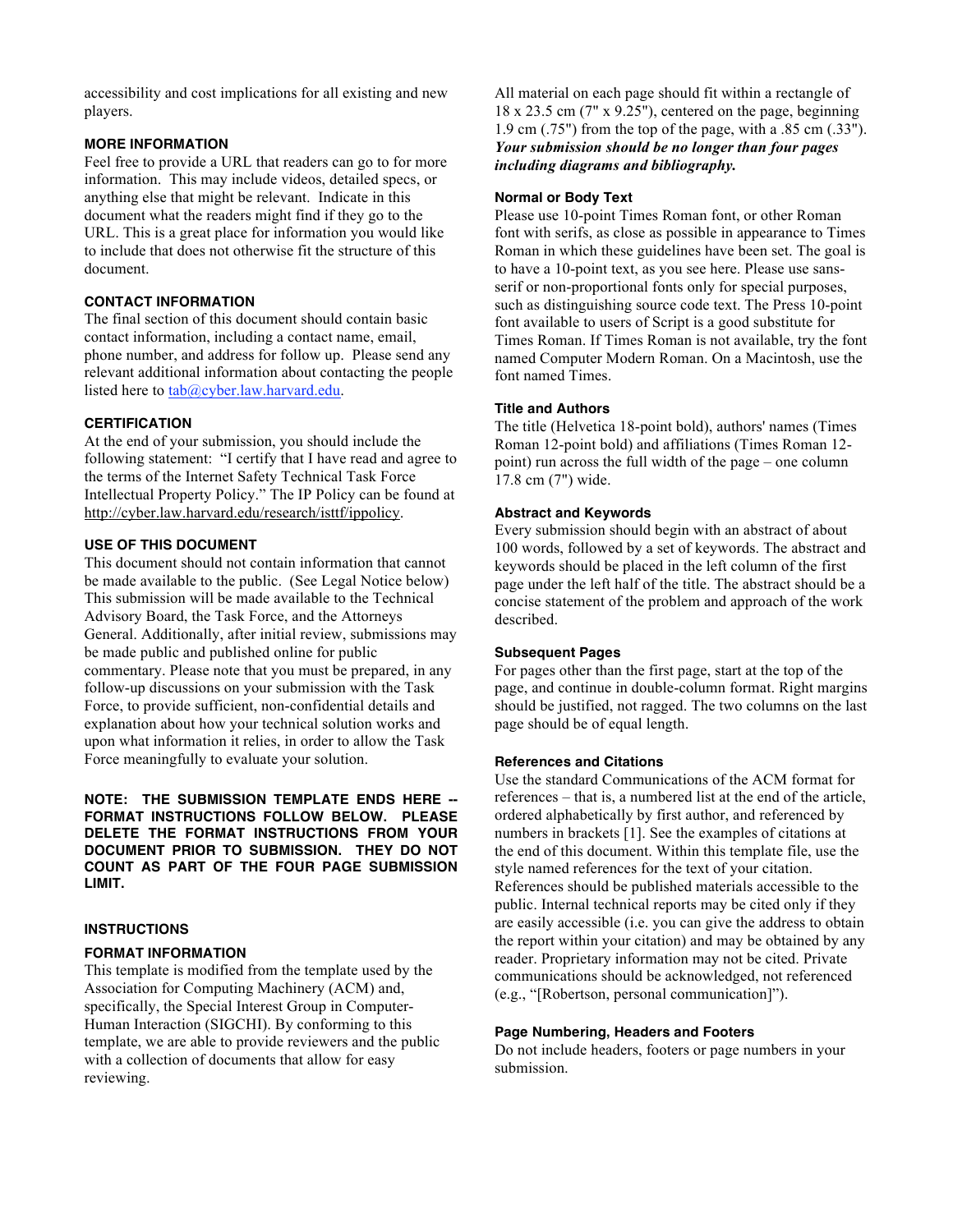#### **SECTIONS**

The heading of a section should be in Helvetica 9-point bold in all-capitals. Sections should be unnumbered.

#### **Subsections**

The heading of subsections should be in Helvetica 9-point bold with only the initial letters capitalized. (Note: For subsections and subsubsections, a word like the or a is not capitalized unless it is the first word of the header.

#### Subsubsections

The heading for subsubsections should be in Helvetica 9 point italic with initial letters capitalized.

#### **FIGURES**

Figures should be inserted at the appropriate point in your text. Figures may extend over the two columns up to 17.8 cm (7") if necessary. Each figure should have a figure caption in Times Roman.

#### **LANGUAGE, STYLE AND CONTENT**

Please write for a well-informed, technical audience, but try to make your submission as clear as possible:

- Briefly define or explain all technical terms.
- Explain all acronyms the first time they are used in your text.
- Explain "insider" comments. Ensure that your whole audience understands any reference whose meaning you
- do not describe (e.g., do not assume that everyone has used a Macintosh or a particular application).
- Use unambiguous forms for culturally localized concepts, such as times, dates, currencies and numbers (e.g., "1-5- 97" or "5/1/97" may mean 5 January or 1 May , and "seven o'clock" may mean 7:00 am or 19:00).

#### **REFERENCES**

- 1. Anderson, R.E. Social impacts of computing: Codes of professional ethics. Social Science Computing Review 10, 2 (Winter 1992), 453-469.
- 2. CHI Conference Publications Format. Available at http://www.acm.org/sigchi/chipubform/.
- 3. Conger., S., and Loch, K.D. (eds.). Ethics and computer use. Commun. ACM 38, 12 (entire issue).
- 4. Mackay, W.E. Ethics, lies and videotape, in Proceedings of CHI '95 (Denver CO, May 1995), ACM Press, 138-145.
- 5. Schwartz, M., and Task Force on Bias-Free Language. Guidelines for Bias-Free Writing. Indiana University Press, Bloomington IN, 1995.

#### **The columns on the last page should be of equal length.**

#### **PLEASE SUBMIT YOUR FINAL DOCUMENT AS A PDF**

#### **LEGAL NOTICE**

**The Berkman Center, the Task Force and Task Force members, and the Technical Advisory Board, including its members and affiliates, are under no obligation to maintain the confidentiality of the submitted abstracts or other materials you provide. Please do not submit any information in your technical abstract that is confidential, proprietary or not for public dissemination. Please submit only information that you are willing to have made public. All submissions are subject to the Task Force Intellectual Property Policy: http://cyber.law.harvard.edu/research/isttf/ippolicy. By submitting your abstract or proposal, you certify that you have read and agree to the terms of that Policy.**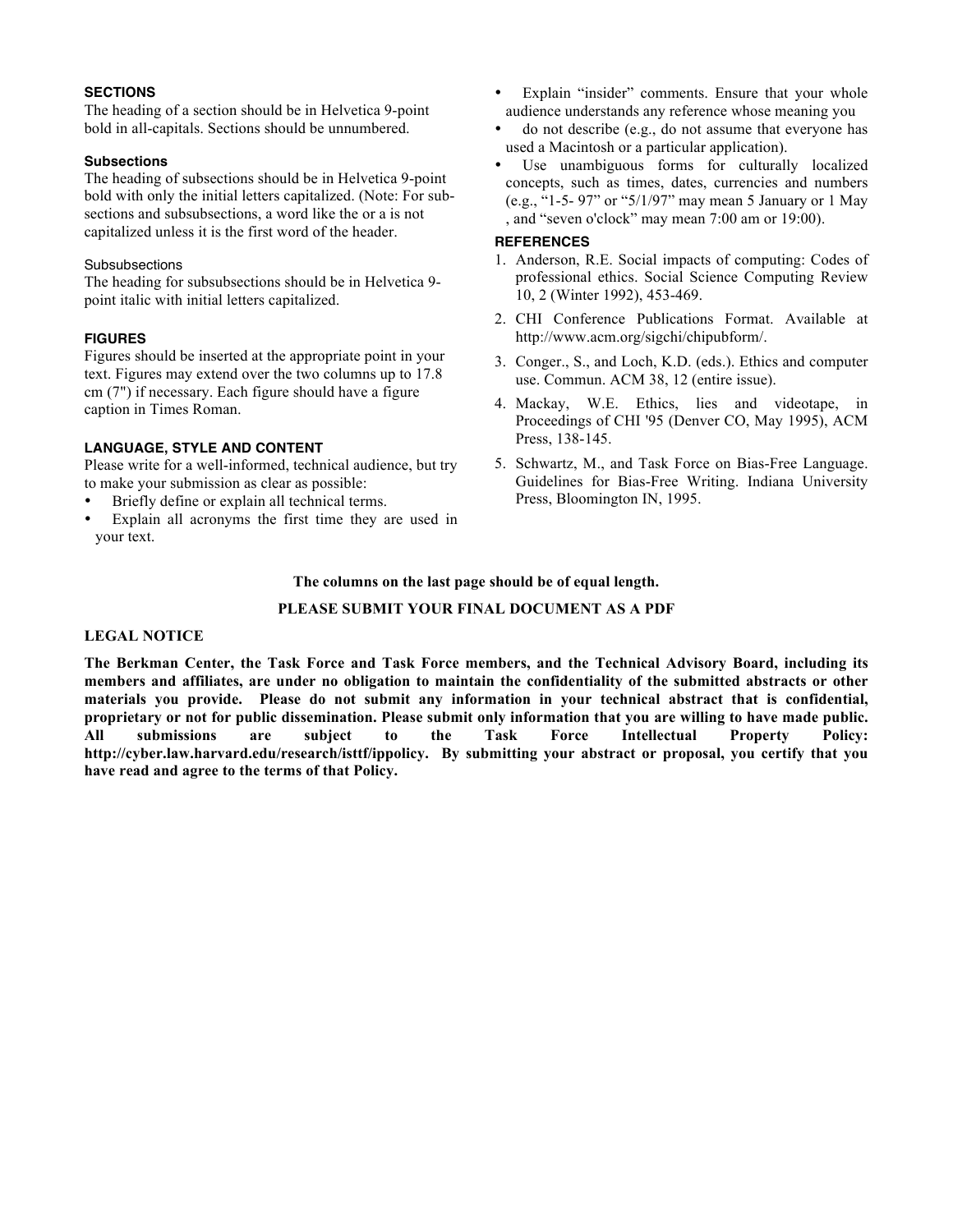**Exhibit 3 to Appendix D: Intellectual Property Policy**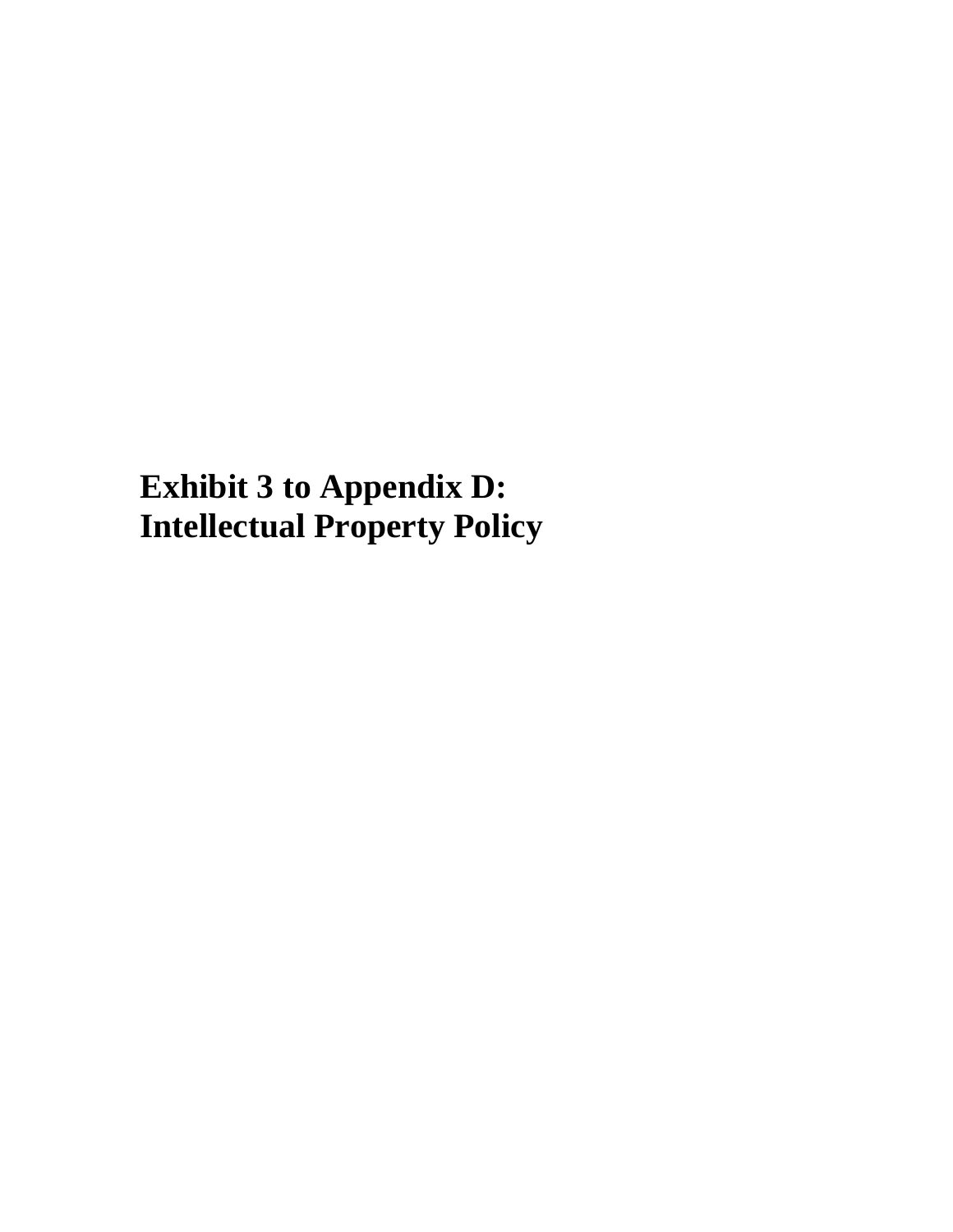# **Intellectual Property Policy for the Internet Safety Technical Task Force**

This IP policy is intended to state the manner in which intellectual property presented or submitted to the Task Force will be handled and to clarify that no confidentiality obligations will be imposed on Task Force members.

# *No Confidentiality of Contributions*

No contribution or presentation by any Task Force member or non-member contributor to the Task Force regarding any research, technology or service (hereinafter "Submission") will be treated as confidential. Task Force members and the Technical Advisory Board, including its members and observers, shall have no duty to maintain the confidentiality of, and shall not execute or be subject to any confidentiality agreement for, such Submissions. Contributors should not present, and the Task Force will not accept, any information in a Submission that is confidential, proprietary or otherwise not for public dissemination. Contributors should submit only information that they are willing to have made public. Contributors must be prepared, in any follow-up discussions with the Task Force or the Technical Advisory Board to their initial Submission, to provide sufficient, non-confidential details and explanation about how their proposed technology or service works and upon what information it relies to allow the Task Force meaningfully to evaluate their Submission; otherwise the Task Force may not be able to continue to assess that Submission and include it in any reports.

## *Copyrighted Materials*

Task Force members and non-member contributors will retain copyright in their Submissions to the Task Force. By providing your Submission to the Task Force, you are granting the Berkman Center and the Task Force a non-exclusive, royalty-free, perpetual, irrevocable and worldwide license to use your Submission for the sole purposes of carrying out the Task Force's work and developing the Task Force's reports, including, without limitation, the license rights to store, copy, distribute, transmit, publicly display, publicly perform, reproduce, edit, translate and reformat your Submission, and/or to incorporate it into a collective work. The Berkman Center and the Task Force shall have no obligation to publish, disseminate, incorporate in Task Force reports, or make any other use of any Submission.

Task Force members and non-member contributors understand that they may currently or in the future be developing internally information eligible for copyright, or receiving such information from other parties, that may be similar to the materials furnished in Submissions. Participation in this Task Force shall not in any way limit, restrict or preclude any Task Force member from pursuing any of its present or future copyright activities or interests or from entering into any copyright agreement or business transaction with any person.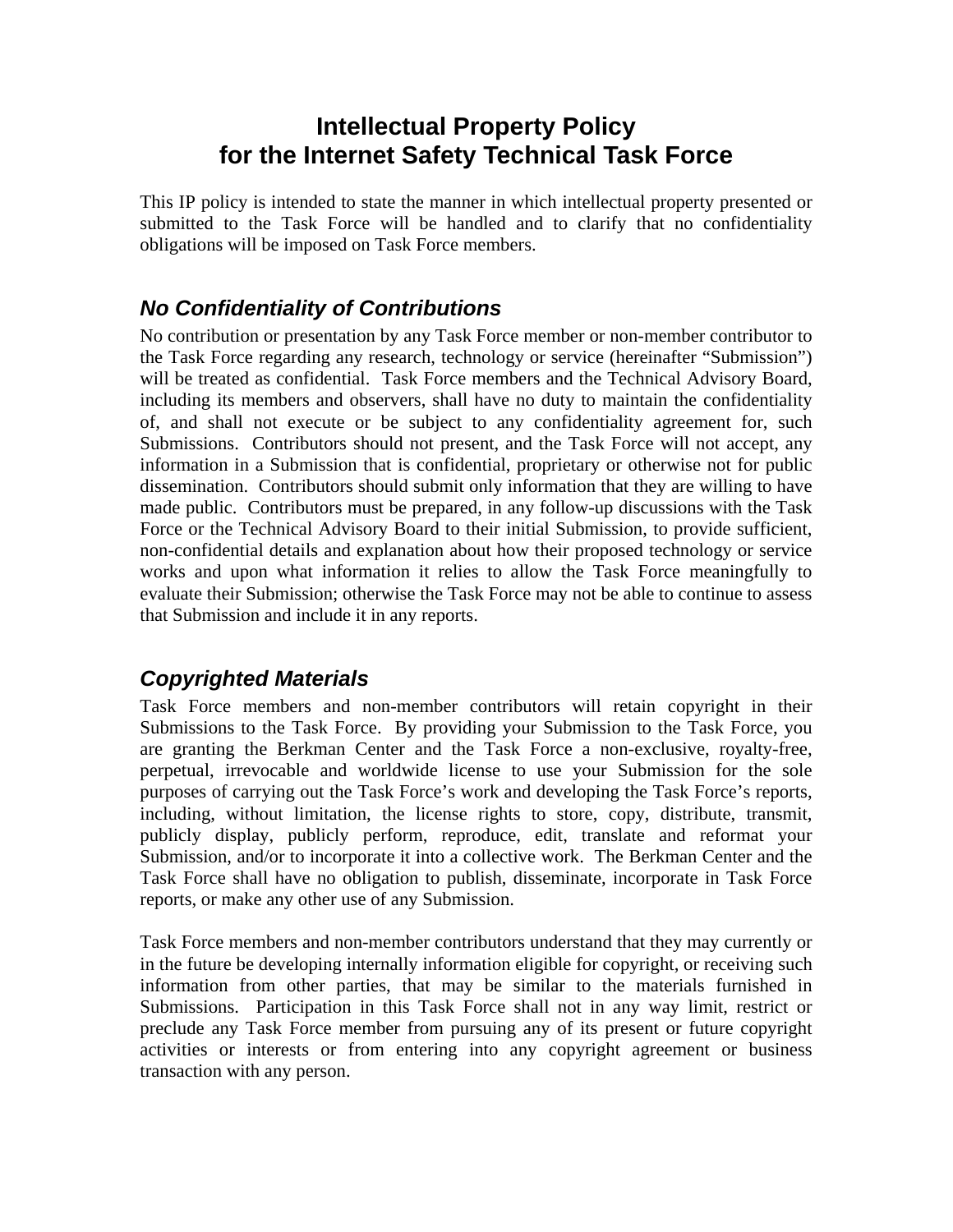## *Patents*

Task Force members and non-member contributors will retain all pre-existing patent rights in their Submissions to the Task Force. No license, express or implied, of any patent owned by the contributors disclosed during this Submissions process is granted. Task Force members and non-member contributors understand that they may currently or in the future be developing patentable information internally, or receiving patentable information from other parties, that may be similar to the patents disclosed during this process. Participation in this Task Force shall not in any way limit, restrict or preclude any Task Force member from pursuing any of its present or future patent activities or interests or from entering into any patent agreement or business transaction with any person.

# *Trade Secrets*

Because Task Force members and the Technical Advisory Board, including its members and observers, will be under no obligation to maintain the confidentiality of Submissions, any material that a contributor considers to be a trade secret or otherwise confidential or proprietary should not be submitted to the Task Force or the Technical Advisory Board.

## *Intellectual Property Created by the Task Force*

All intellectual property in any Task Force report, except that in Submissions by Task Force members contained in such reports, shall be owned by the Berkman Center. The Berkman Center will grant to each Task Force member an appropriate, non-exclusive, royalty-free, perpetual, irrevocable and worldwide license to store, copy, distribute, transmit, publicly display, publicly perform, reproduce, edit, translate, and/or reformat the contents of any Task Force report for the purposes of facilitating or carrying out that member's participation in the Task Force and activities related to the work of the Task Force.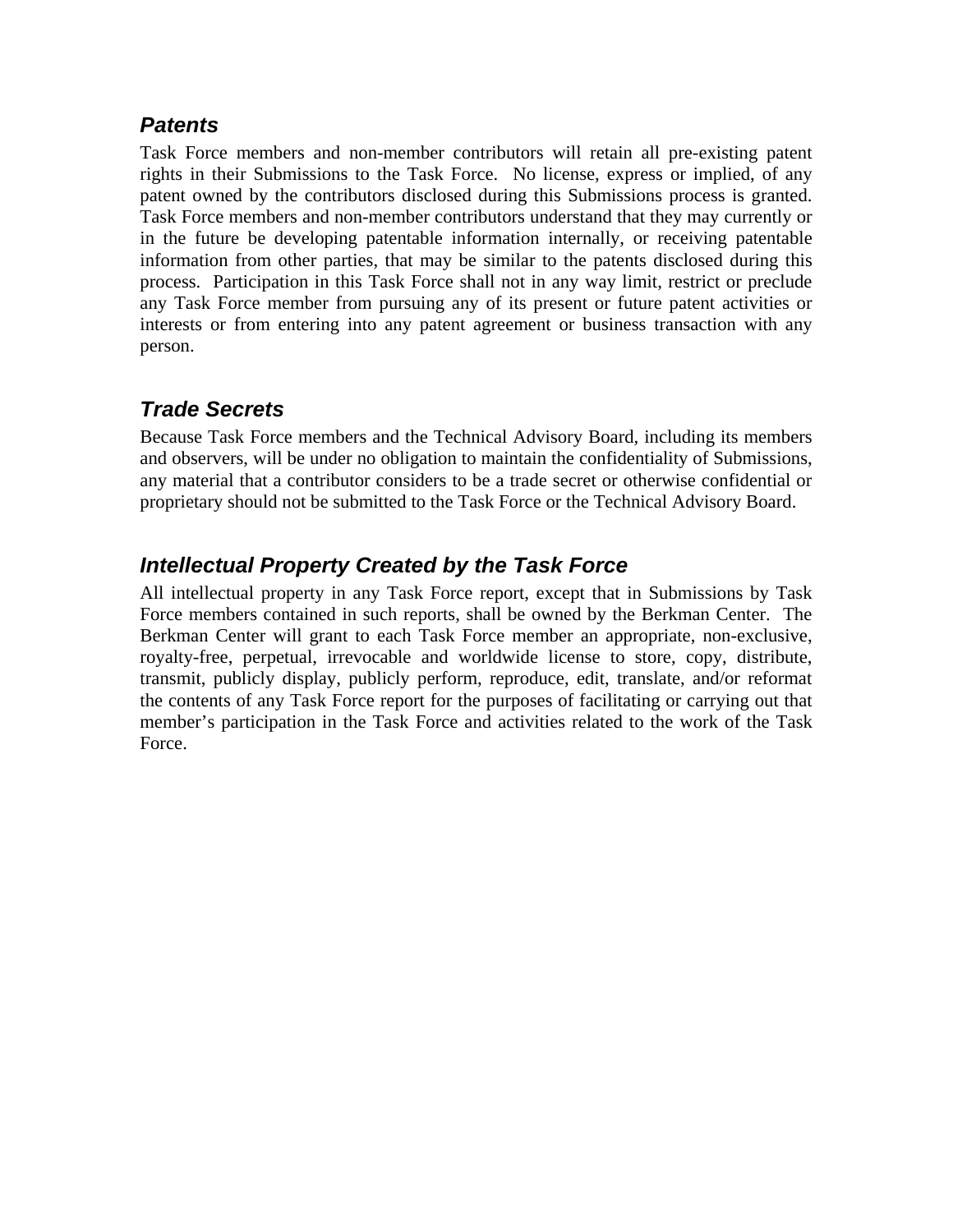**Exhibit 4 to Appendix D: Alphabetical List of Technology Submissions**